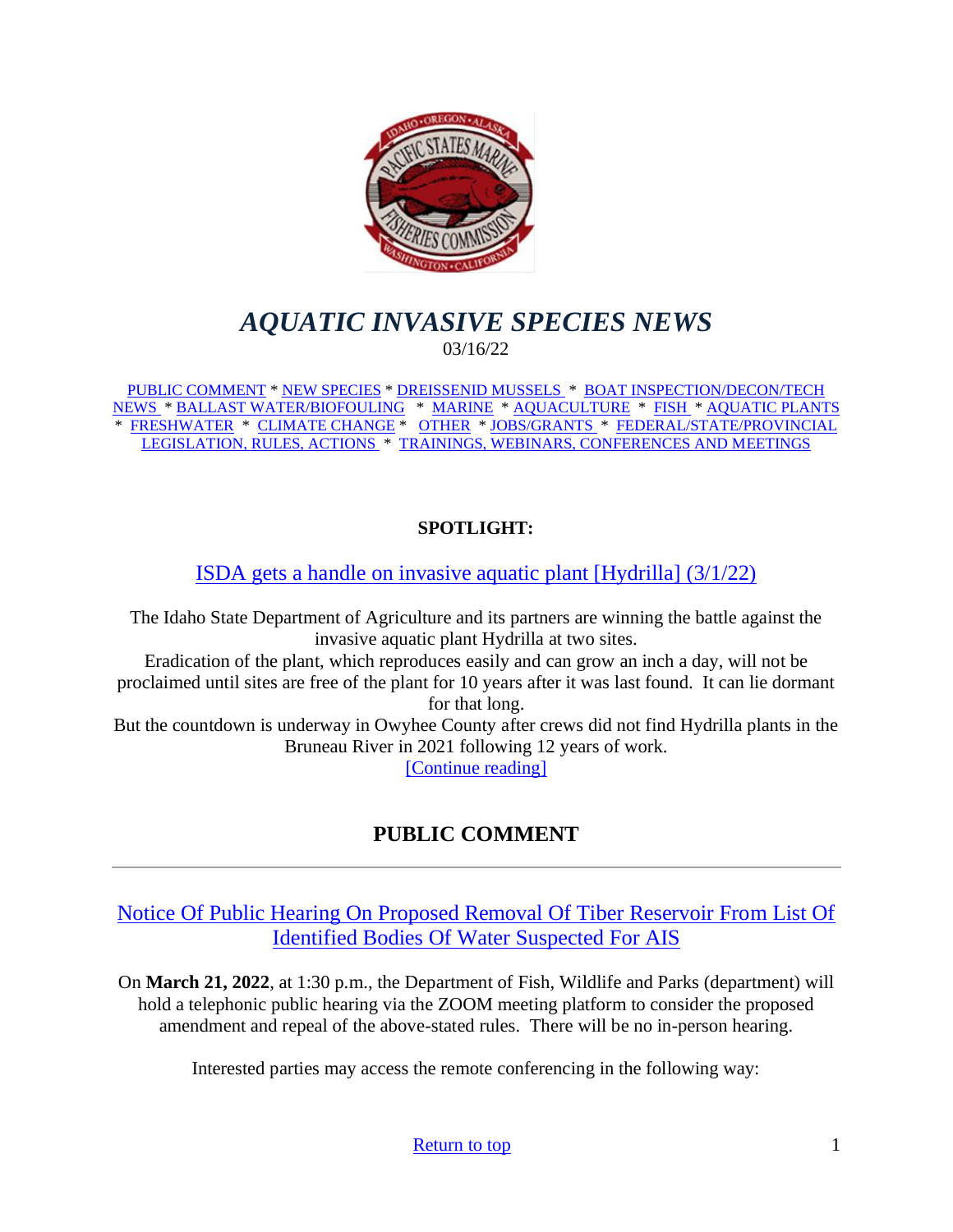#### Dial by telephone: 12133388477 Meeting ID: 849 6840 8715 Passcode: 401343

**--**

[Request for Nominations published in today's Federal Register for the newly re](https://www.doi.gov/pressreleases/interior-department-calls-nominations-serve-committee-coordinating-federal-actions)[established Invasive Species Advisory Committee \(ISAC\)](https://www.doi.gov/pressreleases/interior-department-calls-nominations-serve-committee-coordinating-federal-actions)

The Department of the Interior announced today that it will appoint new members to the Invasive Species Advisory Committee (Committee), which provides information and expert advice to inform federal government activities related to invasive species. The Committee's efforts to address the threat of invasive species will help advance the conservation goals of the America the Beautiful initiative, while also bolstering climate resilience for communities across the country.

Chartered under the Federal Advisory Committee Act, the Committee provides advice to support the National Invasive Species Council (NISC), an interagency body that provides the vision and national leadership to coordinate, sustain and expand federal efforts to safeguard the interests of the United States through the prevention, eradication, and control of invasive species, and through the restoration of ecosystems and other assets impacted by invasive species.

After having been active for nearly two decades, the Trump administration defunded and disbanded the Committee in 2019. President Biden reestablished the Committee on September 30, 2021.

… The Committee will consist of up to 20 members who will have a broad range of expertise and stakeholder interests that includes non-federal government agencies (e.g., state, territorial, tribal, local); academia, research institutions, and scientific societies; the private sector and industry/trade associations; conservation and land management organizations; landowners, farmers, ranchers, foresters, and other resource users; public health specialists; education and outreach specialists; regional organizations; and citizen scientists, recreationists, and other public interest groups.

> Ex officio members from several national organizations and associations engaged in addressing invasive species and their impacts may also be appointed.

## **Nominations must be received by March 28, 2022.**

Information on how to submit formal nominations for the ISAC is available in [the Federal](https://www.federalregister.gov/public-inspection/2022-01390/requests-for-nominations-invasive-species-advisory-committee)  [Register notice.](https://www.federalregister.gov/public-inspection/2022-01390/requests-for-nominations-invasive-species-advisory-committee)

--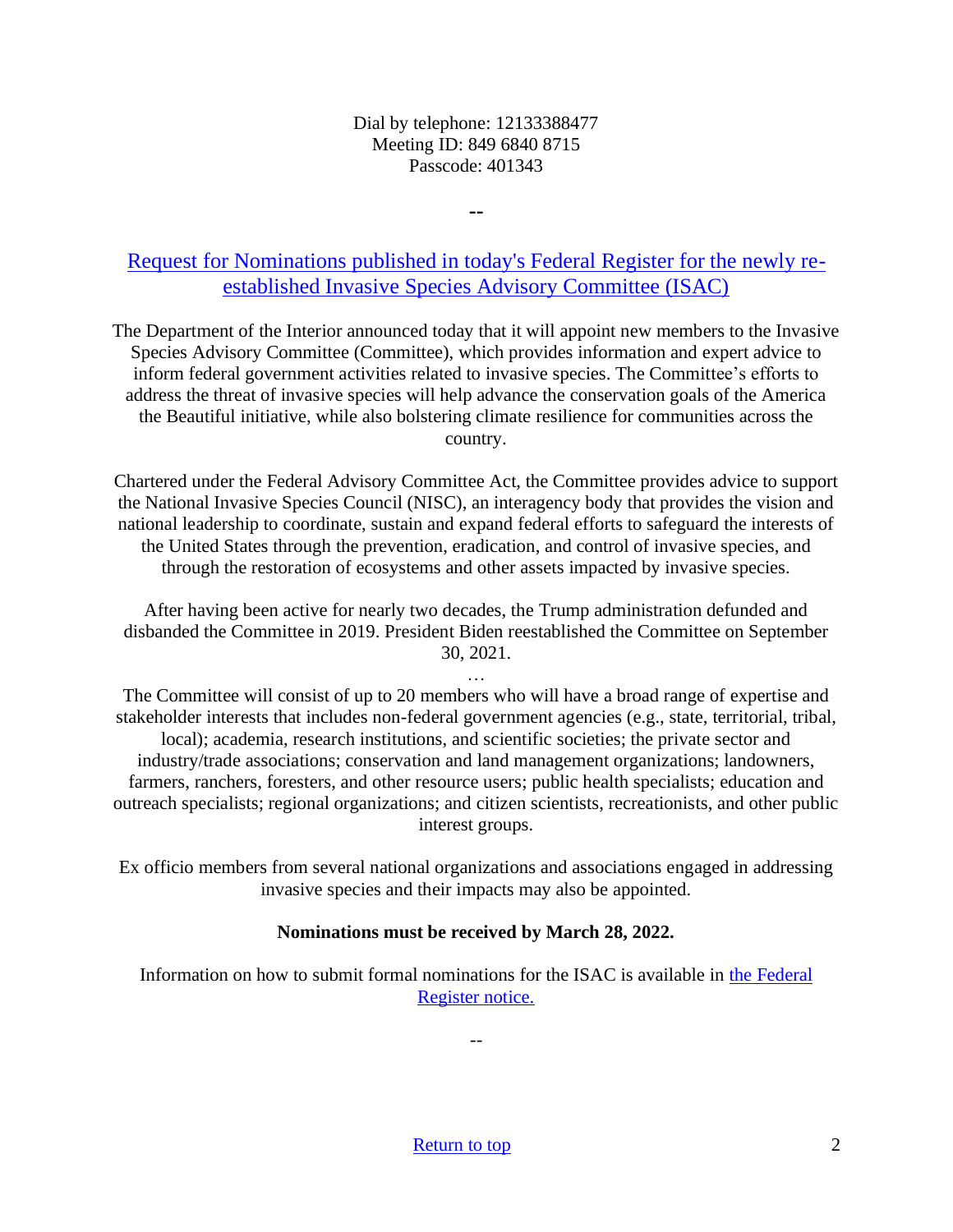# [Comment Period Now Open: Draft Strategic Plan for Aquaculture Economic](https://www.federalregister.gov/documents/2022/03/03/2022-04444/soliciting-comments-on-a-draft-outline-of-a-strategic-plan-for-aquaculture-economic-development-and?utm_medium=email&utm_source=govdelivery)  [Development](https://www.federalregister.gov/documents/2022/03/03/2022-04444/soliciting-comments-on-a-draft-outline-of-a-strategic-plan-for-aquaculture-economic-development-and?utm_medium=email&utm_source=govdelivery)

NOAA is providing notification, on behalf of their National Science and Technology Council's Subcommittee on Aquaculture, of a [30-day comment period](https://www.federalregister.gov/documents/2022/03/03/2022-04444/soliciting-comments-on-a-draft-outline-of-a-strategic-plan-for-aquaculture-economic-development-and?utm_medium=email&utm_source=govdelivery) for the [draft outline for the Strategic](https://www.ars.usda.gov/SCA/)  [Plan for Aquaculture Economic Development.](https://www.ars.usda.gov/SCA/)

The raft outline and public comments provided will shape a future Strategic Plan for Aquaculture Economic Development that supports a robust, resilient, and environmentally sustainable domestic aquaculture sector. The final plan will seek to support the viability and expansion of existing operations, and encourage new entrants. It is intended to maximize the effectiveness of existing federal policies and programs while strengthening public-private partnerships with federal stakeholders. This draft outline and the following strategic plan, when paired with the upcoming release of two other strategic plans the National Strategic Plan for Aquaculture Research and the Strategic Plan on Enhancing Regulatory Efficiency in Aquaculture will provide a holistic approach to supporting and expanding our domestic aquaculture sector. **Comments must be received by April 1, 2022, to be assured of consideration.**

# **NEW SPECIES SIGHTINGS**

**Want to get more new species alerts?** USGS NAS:<https://nas.er.usgs.gov/AlertSystem/default.aspx> IMAP INVASIVES: [https://www.imapinvasives.org](https://www.imapinvasives.org/)

# **DREISSENIDS**

# **OTHER AIS**

[Arizona] *[Cipangopaludina chinensis](https://nas.er.usgs.gov/queries/SpResults.aspx?SpeciesID=1044)* (Chinese mysterysnail) was found in a new County in Cornville, AZ [\[USGS NAS\]](https://nas.er.usgs.gov/queries/specimenviewer.aspx?SpecimenID=1674582) *[Archocentrus nigrofasciatus](https://nas.er.usgs.gov/queries/SpResults.aspx?SpeciesID=447)* (Convict Cichlid) was found in Great Salt Lake Desert, West Wendover, NV, US [\[USGS NAS\]](https://nas.er.usgs.gov/queries/specimenviewer.aspx?SpecimenID=1675963) *Procambarus clarkii* [\(Red Swamp Crayfish\)](https://nas.er.usgs.gov/queries/SpResults.aspx?SpeciesID=217) was found in a drainage canal between ponds [McKellip Lake] [\[USGS NAS\]](https://nas.er.usgs.gov/queries/specimenviewer.aspx?SpecimenID=1691749)

[California] [Acanthogobius flavimanus \(Yellowfin Goby\)](https://nas.er.usgs.gov/queries/SpResults.aspx?SpeciesID=707) was found in a new Drainage in Spinnaker Dr, Ventura, CA, US [\[USGS NAS\]](https://nas.er.usgs.gov/queries/specimenviewer.aspx?SpecimenID=1679188) *[Tridentiger bifasciatus](https://nas.er.usgs.gov/queries/SpResults.aspx?SpeciesID=716)* (Shimofuri Goby) was found in Shoreline Park, Mountain View, CA, US

[\[USGS NAS\]](https://nas.er.usgs.gov/queries/specimenviewer.aspx?SpecimenID=1675283)

*Radix auricularia* [\(European ear snail\)](https://nas.er.usgs.gov/queries/SpResults.aspx?SpeciesID=1012) was found in Sugar Creek, Siskiyou Co, CA. [\[USGS](https://nas.er.usgs.gov/queries/specimenviewer.aspx?SpecimenID=1674235)  [NAS\]](https://nas.er.usgs.gov/queries/specimenviewer.aspx?SpecimenID=1674235)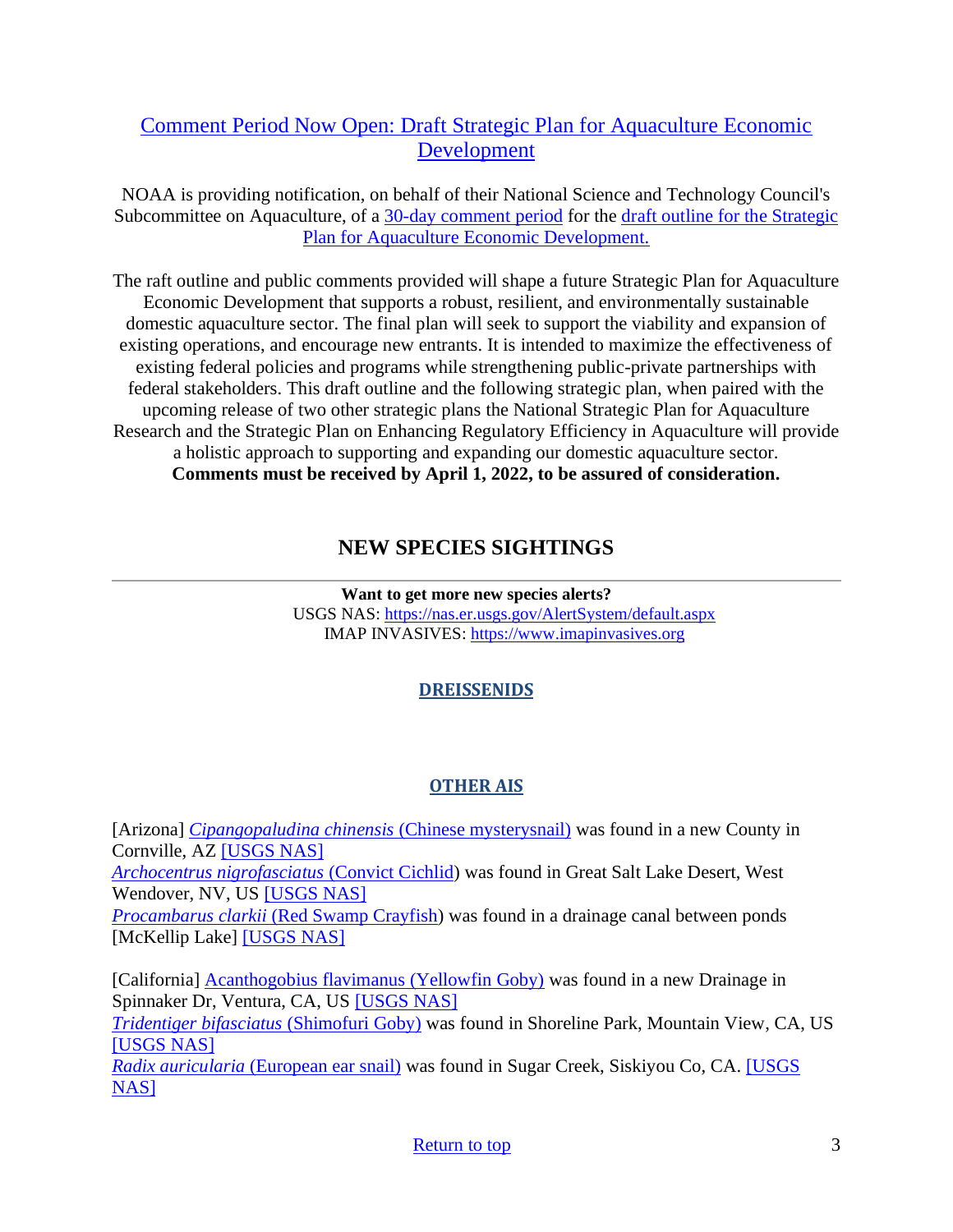*Nymphoides peltata* [\(yellow floating-heart\)](https://nas.er.usgs.gov/queries/SpResults.aspx?SpeciesID=243) was found in Palo Corona Regional Park, North Fork San Jose Creek, Carmel [\[USGS NAS\]](https://nas.er.usgs.gov/queries/specimenviewer.aspx?SpecimenID=1680055)

[Idaho] *Procambarus clarkii* [\(Red Swamp Crayfish\)](https://nas.er.usgs.gov/queries/SpResults.aspx?SpeciesID=217) was found in Kiwanis Park ponds in Lewiston, Idaho. Presume the introduction has failed. The specimen was collected and is now a classroom pet. The collector has been informed not to release it. [\[USGS NAS\]](https://nas.er.usgs.gov/queries/specimenviewer.aspx?SpecimenID=1691653)

[Kansas] *Eichhornia crassipes* [\(common water-hyacinth\)](https://nas.er.usgs.gov/queries/SpResults.aspx?SpeciesID=1130) was found in Lower Missouri-Crooked drainage, Overland Park - South Lake, KS. [\[USGS NAS\]](https://nas.er.usgs.gov/queries/specimenviewer.aspx?SpecimenID=1680177) [Montana] [Smallmouth bass found in Gardner River \(3/9/22\)](https://fwp.mt.gov/homepage/news/2022/mar/0309-smallmouth-bass-found-in-gardner-river) An angler caught a smallmouth bass on Feb. 19 while fishing on the Gardner River at its confluence with the Yellowstone River, just outside of Yellowstone National Park.

[Nevada] *[Oreochromis aureus](https://nas.er.usgs.gov/queries/SpResults.aspx?SpeciesID=463)* (Blue Tilapia) was found in Lake Las Vegas Pkwy, Henderson, NV, US [\[USGS NAS\]](https://nas.er.usgs.gov/queries/specimenviewer.aspx?SpecimenID=1677197) *[Melanoides tuberculata](https://nas.er.usgs.gov/queries/SpResults.aspx?SpeciesID=1037)* (red-rim melania) was found in an unnamed lake, N Meadow Dr., Avondale, AZ [\[USGS NAS\]](https://nas.er.usgs.gov/queries/specimenviewer.aspx?SpecimenID=1676267)

[New Mexico] *[Iris pseudacorus](https://nas.er.usgs.gov/queries/SpResults.aspx?SpeciesID=1115)* (yellow iris) was found at end of San Antonio Campground near NM 126 [\[USGS NAS\]](https://nas.er.usgs.gov/queries/specimenviewer.aspx?SpecimenID=1691742)

[Oregon] *[Didymosphenia geminata](https://nas.er.usgs.gov/queries/SpResults.aspx?SpeciesID=2856)* (didymo) was found in the Mckenzie drainage, Hackleman Creek, between Echo and Slide Creeks, OR [\[USGS NAS\]](https://nas.er.usgs.gov/queries/specimenviewer.aspx?SpecimenID=1680173)

[Texas] *[Cipangopaludina chinensis](https://nas.er.usgs.gov/queries/SpResults.aspx?SpeciesID=1044)* (Chinese mysterysnail) was found in a new County, Drainage, South Lakes Park and Eureka 2 Playground, Denton [\[USGS NAS\]](https://nas.er.usgs.gov/queries/specimenviewer.aspx?SpecimenID=1673579) *[Oreochromis aureus](https://nas.er.usgs.gov/queries/SpResults.aspx?SpeciesID=463)* (Blue Tilapia) was found in Wilson County, TX, USA [\[USGS NAS\]](https://nas.er.usgs.gov/queries/specimenviewer.aspx?SpecimenID=1675617) ad at Mustang Island, Port Aransas, TX, US [\[USGS NAS\]](https://nas.er.usgs.gov/queries/specimenviewer.aspx?SpecimenID=1676286) *Marsilea minuta* [\(small water-clover\)](https://nas.er.usgs.gov/queries/SpResults.aspx?SpeciesID=292) was found in Memorial Park, Houston [\[USGS NAS\]](https://nas.er.usgs.gov/queries/specimenviewer.aspx?SpecimenID=1675102)

[Utah] *[Cipangopaludina chinensis](https://nas.er.usgs.gov/queries/SpResults.aspx?SpeciesID=1044)* (Chinese mysterysnail) was found in a pond near Great Salt Lake on east side of lake near Farmington [\[USGS NAS\]](https://nas.er.usgs.gov/queries/specimenviewer.aspx?SpecimenID=1687222) and Fish Springs National Wildlife Refuge [\[USGS NAS\]](https://nas.er.usgs.gov/queries/specimenviewer.aspx?SpecimenID=1687221)

# **WATCH LIST**

[Canada] DFO wants people to report sightings of European Green Crabs in the Salish Sea. Sightings can be reported to [AISPACIFIC@dfo-mpo.gc.ca](mailto:AISPACIFIC@dfo-mpo.gc.ca)

[Canada] [What the shell is out there? Columbia Shuswap Invasive Species Society wants help](https://www.castanet.net/news/Salmon-Arm/344047/Columbia-Shuswap-Invasive-Species-Society-wants-help-documenting-what-kinds-of-shells-are-out-there)  [documenting what kinds of shells are out there.](https://www.castanet.net/news/Salmon-Arm/344047/Columbia-Shuswap-Invasive-Species-Society-wants-help-documenting-what-kinds-of-shells-are-out-there)

[Washington] "Giant Hornet Two Years Later On – [What We've Learned and What We Still](https://www.youtube.com/watch?v=EscUpuhr3oo&feature=youtu.be)  [Don't Know"](https://www.youtube.com/watch?v=EscUpuhr3oo&feature=youtu.be)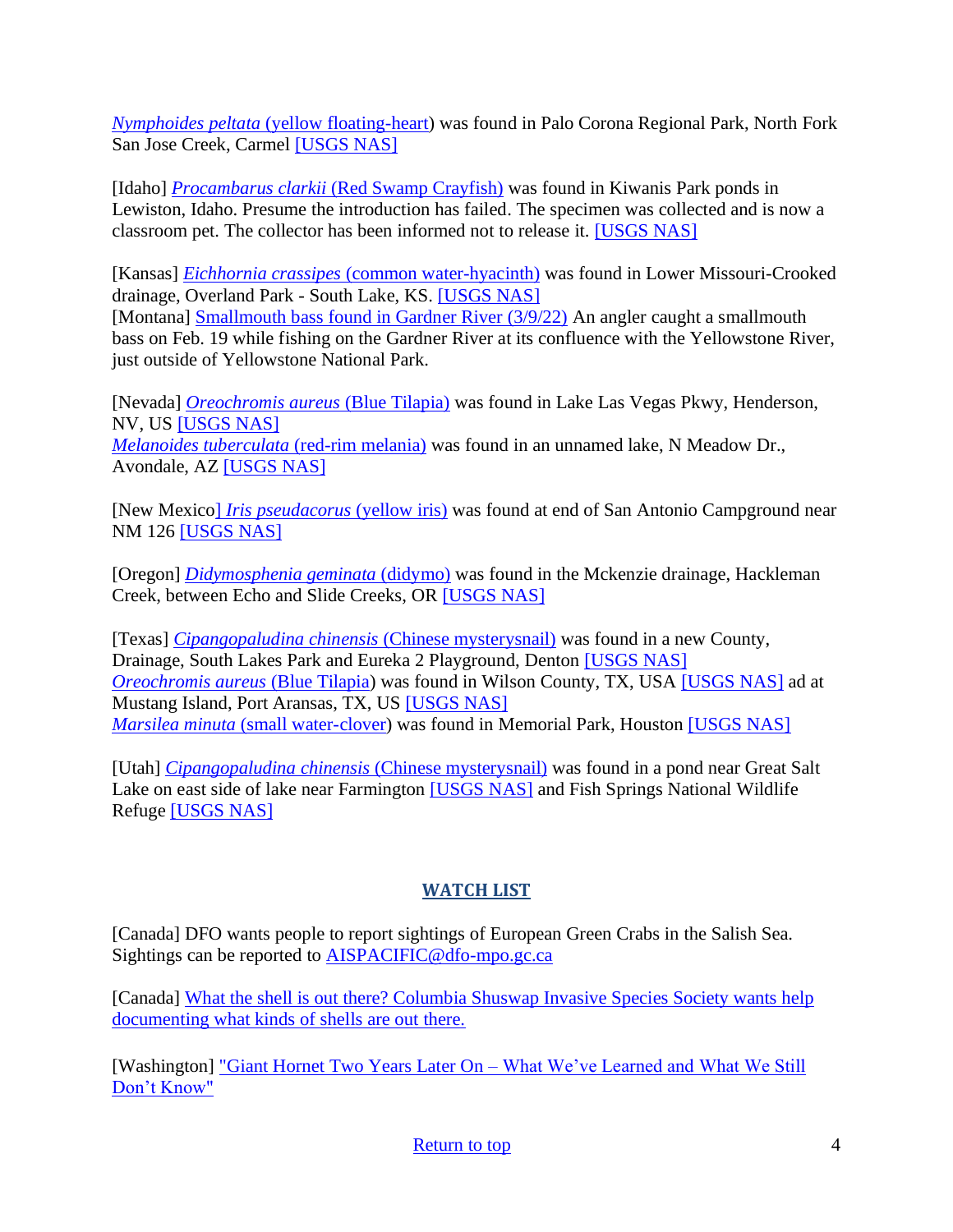[Huge invasive spiders native to Asia expected to spread along US east coast \(3/8/22\)](https://www.theguardian.com/us-news/2022/mar/08/invasive-joro-spider-us-east-coast) People up and down the entire US east coast may soon find themselves living with a large spider species that is a long way from its original home. According to researchers at the University of Georgia, the Joro spider, an invasive species native to east Asia, is expected to spread after thriving in the state last year. The spider, *Trichonephila clavata*, is known for its ability to spin highly organized, wheel-shaped webs. Females have blue, yellow and red markings and can measure up to 3in when fully extended.

# **DREISSENID MUSSELS**

<span id="page-4-0"></span>[Okanagan Basin Water Board presses province for stronger action on invasive mussels \(3/4/22\)](https://www.castanet.net/news/Vernon/361884/Okanagan-Basin-Water-Board-presses-province-for-stronger-action-on-invasive-mussels) The Okanagan Basin Water Board is pressing the province for stronger invasive mussel action. At its meeting this week, the water board voted to send a letter to the Ministry of Environment and Climate Change Strategy with calls for action to prevent invasive zebra and quagga mussels from entering the province.

[\[Washington\] How City Light and other utilities and agencies are addressing invasive species](https://powerlines.seattle.gov/2022/03/01/attack-of-the-zebra-mussels-how-city-light-and-other-utilities-and-agencies-are-addressing-invasive-species/)  [\(3/1/22\)](https://powerlines.seattle.gov/2022/03/01/attack-of-the-zebra-mussels-how-city-light-and-other-utilities-and-agencies-are-addressing-invasive-species/)

"Washington's precious waterways are vulnerable to invasive species," said City Light Strategic Advisor, Dave Beedle. "City Light and other utilities are taking preventive measures to help protect their facilities and the valuable ecosystems they operate in. That said, we need everyone to do their part to help keep these pesky species from spreading."

Sepulveda AJ, Smith DR, O'Donnell KM, Owens N, White B, Richter CA, Merkes CM, Wolf SL, Rau M, Neilson ME, Daniel WM, Dumoulin CE, Hunter ME (2022) [Using structured](https://www.reabic.net/journals/mbi/2022/Accepted/MBI_2022_Sepulveda_etal_correctedproof.pdf)  [decision making to evaluate potential management responses to detection of dreissenid mussel](https://www.reabic.net/journals/mbi/2022/Accepted/MBI_2022_Sepulveda_etal_correctedproof.pdf)  [\(Dreissena spp.\) environmental DNA.](https://www.reabic.net/journals/mbi/2022/Accepted/MBI_2022_Sepulveda_etal_correctedproof.pdf) Management of Biological Invasions 13 (in press)

# **BOAT INSPECTION/DECON/TECH NEWS**

<span id="page-4-1"></span>[When COVID-19 travel restrictions drop, mussel concerns pick up on Okanagan Lake \(3/10/22\)](https://globalnews.ca/news/8673557/covid-travel-restrictions-mussel-concerns-okanagan-lake/) The Okanagan Water Basin Board wants the province to bolster protections for Okanagan Lake ahead of what's expected to be a busy tourist season

[\[Wyoming\] Game and Fish offering free classes to certify public in aquatic invasive species](https://oilcity.news/community/animals/2022/03/07/game-and-fish-offering-free-classes-to-certify-public-in-aquatic-invasive-species-inspection/)  [inspection \(3/7/22\)](https://oilcity.news/community/animals/2022/03/07/game-and-fish-offering-free-classes-to-certify-public-in-aquatic-invasive-species-inspection/)

The Wyoming Game and Fish Department is offering training for members of the public to become certified Wyoming aquatic invasive species (AIS) inspectors. There are 10 dates through June 11 to attend free, day-long sessions to become certified to inspect watercraft.

[Boaters need to plan ahead for decontaminations at Lake Powell this upcoming boating season](https://wildlife.utah.gov/news/utah-wildlife-news/1374-boaters-need-to-plan-ahead-for-decontaminations-at-lake-powell.html)  [\(2/28/22\)](https://wildlife.utah.gov/news/utah-wildlife-news/1374-boaters-need-to-plan-ahead-for-decontaminations-at-lake-powell.html)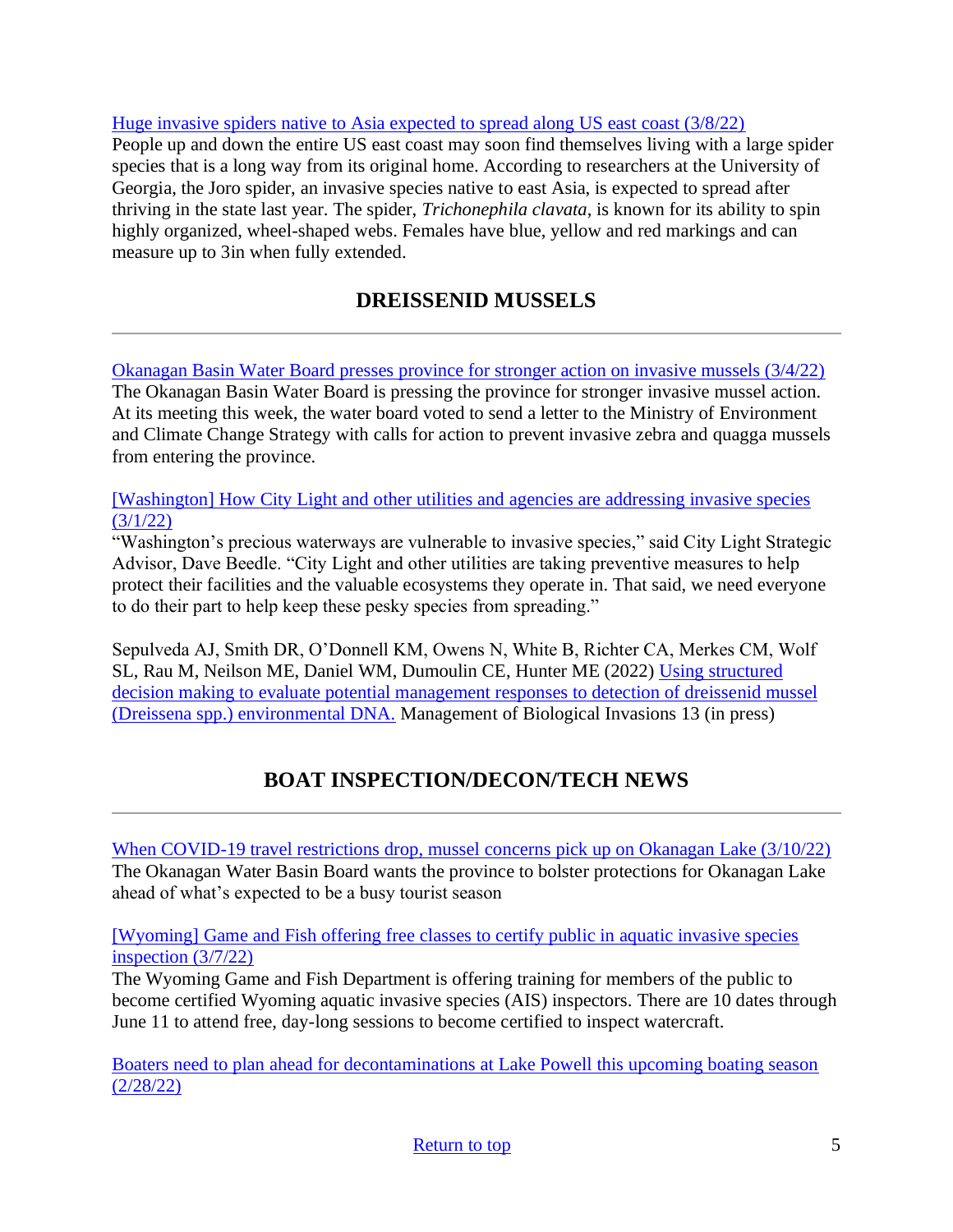While snow may still be in the weather forecasts, spring is just around the corner, and boaters should make sure to plan ahead before visiting Lake Powell this spring and summer. Multiple Utah waterbodies had record low water levels last year, which had some impacts on boating and fishing. Lake Powell was among those impacted by drought, and unfortunately, water levels are expected to remain historically low. As a result of the continued low water levels at Lake Powell, there are going to be limited options for launching boats at both ends of the lake, which may lead to delays entering and exiting the water.

[\[Montana\] FWP Gearing Up For A New Watercraft Inspection Station Season \(2/28/22\)](https://fwp.mt.gov/homepage/news/2022/feb/0228-fwp-gearing-up-for-a-new-watercraft-inspection-station-season)

Several watercraft inspection stations begin operation in early March to check snowbird boat traffic returning from mussel positive areas such as Lake Mead and Havasu. Boat owners coming to Montana must have their vessel inspected for aquatic invasive species at a Montana watercraft inspection station prior to launch.

# **BALLAST WATER/BIOFOULING**

## <span id="page-5-0"></span>[Stemming the tide of invasive species \(3/11/22\)](https://www.mcgill.ca/newsroom/channels/news/stemming-tide-invasive-species-338304)

Ballast water release from ocean vessels has introduced hundreds of invasive species to coastal ecosystems worldwide, causing major disruptions to fisheries and biodiversity. Attempts to control aquatic invasions have met with mixed success in general. However, a new study suggests that a bi-national regulation targeting ships entering the Great Lakes since the mid-2000s has been remarkably effective in reducing a large proportion of the invasive species in the world's largest freshwater ecosystem. The [study](https://conbio.onlinelibrary.wiley.com/doi/10.1111/conl.12866) by Anthony Ricciardi, (Professor of Biology in the Redpath Museum and Bieler School of Environment, McGill University) and co-author Hugh MacIsaac (Professor and Canada Research Chair in the Great Lakes Institute for Environmental Research, University of Windsor) was recently published in Conservation Letters.

[Norwegian Greentech's BWTS Secures US Coast Guard's Stamp of Approval \(2/25/22\)](https://www.marinelink.com/news/norwegian-greentechs-bwts-secures-us-494602) AV Group's subsidiary Norwegian Greentech has received the US Coast Guard (USCG) approval for its ballast water treatment system (BWTS).

# **MARINE**

<span id="page-5-1"></span>[OR Commission meets online March 17-18 to consider further protections for sea stars and](https://www.dfw.state.or.us/news/2022/03_Mar/031122c.asp)  [increased harvest of non-native European green crabs \(3/16/21\)](https://www.dfw.state.or.us/news/2022/03_Mar/031122c.asp)

Increase daily bag limit for European green crab to 35 from 10: This non-native crab has rapidly colonized temperate coastlines at several locations around the world where they are an aggressive invader that has the potential to disrupt communities of native shellfish (other crab, clams, oysters, etc.). The numbers of green crab remained relatively low in Oregon bays and estuaries before 2015. However, numbers have steadily increased along the coasts of California, Oregon, Washington, and British Columbia during the period of changing ocean conditions and elevated seawater temperatures associated with the recent marine heatwave (2015 to 2021). Populations of non-native green crab are now established in many bays and estuaries in Oregon. Evidence suggests they have the capability for self-recruitment to sustain populations along the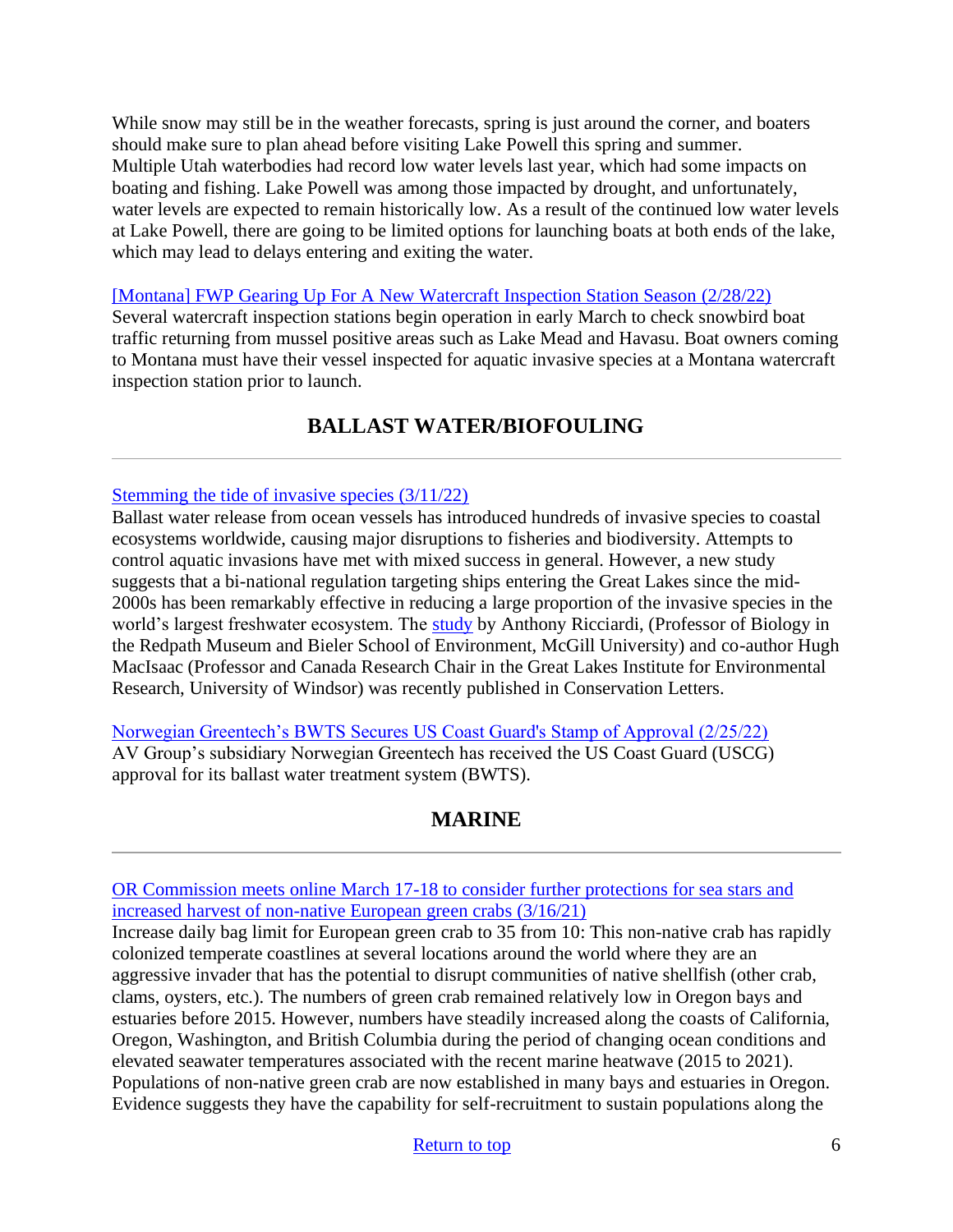Oregon coast. Currently, caught green crab are part of the "other marine invertebrates" daily catch limit of 10 in aggregate. Staff will be presenting rule changes to the Commission to increase this daily limit to 35. More recreational shellfishers are reporting catching green crab and have voiced support for a greater level of harvest to address this growing threat to native shellfish. Crabbers should know that European green crab can exhibit remarkable variation in color but are easily identified by three prominent bumps between their eyes and five spines along the side of their carapace. More information about how to recognize the different species of crabs is available at [https://www.dfw.state.or.us/mrp/shellfish/crab/crab\\_identification\\_specifics.asp](https://www.dfw.state.or.us/mrp/shellfish/crab/crab_identification_specifics.asp) 

[\[Alaska\] Invasive Green Crab Monitoring: Partnerships Propel Species Management \(3/2/22\)](https://www.fisheries.noaa.gov/feature-story/invasive-green-crab-monitoring-partnerships-propel-species-management?utm_medium=email&utm_source=govdelivery) The green crab is an invasive marine species spreading throughout the coastal waters of the United States. NOAA Fisheries and Metlakatla Indian Community are leading the way on monitoring this species' potential presence in Alaskan waters.

[Marine plastic pollution could contribute to the introduction of invasive species \(3/3/22\)](https://www.icm.csic.es/en/news/marine-plastic-pollution-could-contribute-introduction-invasive-species?utm_source=feedburner&utm_medium=email) A [new study](https://www.sciencedirect.com/science/article/pii/S0025326X2200087X) led by the Institut de Ciències del Mar (ICM-CSIC) and the University of Barcelona (UB) shows how a great diversity of marine organisms attach themselves to plastics and, with these, are dragged along by marine currents.

[New UW research explores a way to fight off invasive green crabs \(2/23/22\)](https://crosscut.com/environment/2022/02/new-uw-research-explores-way-fight-invasive-green-crabs) [New research](https://esajournals.onlinelibrary.wiley.com/doi/10.1002/eap.2561) from the University of Washington is pointing wildlife managers toward a relatively new approach: using something called "environmental DNA" analysis, or eDNA, to detect the presence and population density of the crabs, even when they're in smaller, less noticeable numbers. The research shows this analysis is about as likely as trapping to detect crabs, expanding possibilities for monitoring in the state.

<span id="page-6-0"></span>Related:

[Can't we just eat those invasive crabs until they're gone? \(Probably not\) \(2/23/22\)](https://www.kuow.org/stories/can-t-we-just-eat-those-invasive-crabs-until-they-re-gone-probably-not-33db) [Green crab a serious threat to coastal ecosystems \(3/3/21\)](https://www.dailyastorian.com/opinion/editorials/our-view-green-crab-a-serious-threat-to-coastal-ecosystems/article_9a0bd238-98f5-11ec-9807-0beb91053133.html)

# **AQUACULTURE**

[Seaweed Farming Has Vast Potential \(But Good Luck Getting a Permit\) \(3/7/22\)](https://www.pewtrusts.org/en/research-and-analysis/blogs/stateline/2022/03/07/seaweed-farming-has-vast-potential-but-good-luck-getting-a-permit)

"The economics are wonderful," Davis said. "Kelp isn't difficult to grow, and it doesn't use freshwater or added nutrients. The value proposition is really there."

Many others want to grow kelp in Washington's waters, but Davis' farm for now is the only one operating. The reason is simple: The state's permitting process involves nine different agencies, and the paperwork is so burdensome and time-consuming that few people bother.

[NOAA Concludes Marine Finfish Aquaculture Has No Adverse Impact on Puget Sound Native](https://www.nwaquaculturealliance.org/noaa-biological-opinion-concludes-marine-finfish-aquaculture-has-no-adverse-impact-on-native-or-endangered-species-in-puget-sound/)  [or Endangered Species \(3/2/22\)](https://www.nwaquaculturealliance.org/noaa-biological-opinion-concludes-marine-finfish-aquaculture-has-no-adverse-impact-on-native-or-endangered-species-in-puget-sound/)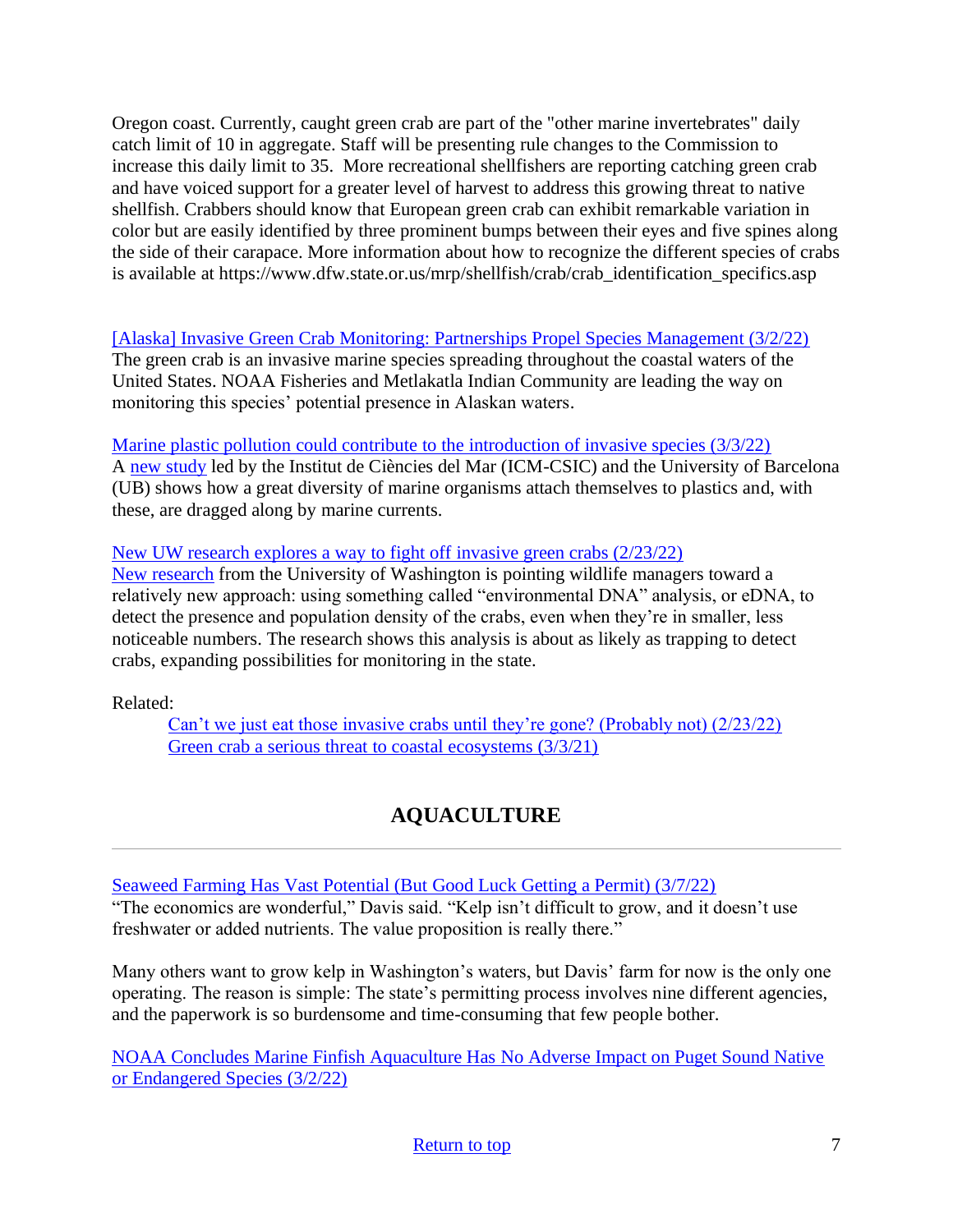Today the Northwest Aquaculture Alliance announced NOAA's National Marine Fisheries Service has released a [biological opinion](https://drive.google.com/file/d/1mPef6Qw6hSIykZB3T5JrdfqHWSAfEPl3/view) regarding marine finfish aquaculture in Puget Sound, finding little to no negative impact on native species such as endangered salmon, Orcas, or their habitat.

Related [Fish farming unlikely to jeopardise sea life in Puget Sound, says NOAA](https://www.fishfarmingexpert.com/article/fish-farming-unlikely-to-jeopardise-sea-life-in-puget-sound-says-noaa/)

[NOAA Fisheries has released their Guide to Permitting Marine Aquaculture in the United States](https://www.fisheries.noaa.gov/resource/document/guide-permitting-marine-aquaculture-united-states-2022?utm_medium=email&utm_source=govdelivery)  [\(2022\). \(2/25/22\)](https://www.fisheries.noaa.gov/resource/document/guide-permitting-marine-aquaculture-united-states-2022?utm_medium=email&utm_source=govdelivery)

The guide was prepared by NOAA Fisheries in consultation with the $i/\frac{1}{2}$ Subcommittee on Aquaculture (SCA) under the National Science and Technology Council (NSTC)

[Modern aquaculture sustains treaty rights and tribal food security \(2/25/22\)](https://www.seattletimes.com/opinion/modern-aquaculture-sustains-treaty-rights-and-tribal-food-security/)

The Washington state Supreme Court recently issued a unanimous ruling that represented a significant victory for science, tribal treaty rights and food security for our Jamestown S'Klallam Tribe and community.

The court said that the state Department of Fish and Wildlife properly approved a marine finfish aquaculture permit that allowed Cooke Aquaculture Pacific LLC to farm native, all-female, sterile steelhead trout in Puget Sound.

[Industry report: not renewing B.C. salmon farm licenses comes with \\$1.2 billion cost \(2/23/22\)](https://www.campbellrivermirror.com/news/report-thousands-of-jobs-over-1-billion-in-economic-activity-hinges-on-b-c-salmon-farm-license-renewals/) An analysis measuring the economic consequences if B.C. salmon farm licenses are not renewed shows some striking numbers… The report concludes that without the renewals, British Columbia would lose more than 4,700 jobs, \$1.2 billion in economic activity annually, and \$427 million in GDP, according to a BC Salmon Farmers Association press release. Another \$200 million in economic activity and 900 jobs would be lost outside the province, according to the report.

# **FISH**

<span id="page-7-0"></span>[Platteville fish dealer convicted in Wisconsin's first invasive carp bust \(3/10/22\)](https://madison.com/news/local/environment/platteville-fish-dealer-convicted-in-wisconsins-first-invasive-carp-bust/article_591676a4-b851-5626-b2ec-b95d9feae83a.html)

In the first such case in Wisconsin, a Platteville fish dealer has been convicted of selling Asian carp, a pervasive and destructive invasive species. Ping Li, 38, pleaded guilty last month in Grant County and Dane County circuit courts to two misdemeanors and 17 non-criminal violations, according to court records, and was fined more than \$13,000. The violations included possession of illegal fish and using an unmarked van to transport fish as well as failure to maintain records of who caught the fish and where they were sold.

[Oregon State researchers create tool to help protect native fish from hybridizing with non-natives](https://today.oregonstate.edu/news/oregon-state-researchers-create-tool-help-protect-native-fish-hybridizing-non-natives)  [\(3/7/22\)](https://today.oregonstate.edu/news/oregon-state-researchers-create-tool-help-protect-native-fish-hybridizing-non-natives)

Oregon State University researchers have created a tool to assess the risk of hybridization among native and non-native fish, a development that could aid natural resource managers trying to protect threatened or endangered freshwater fish species.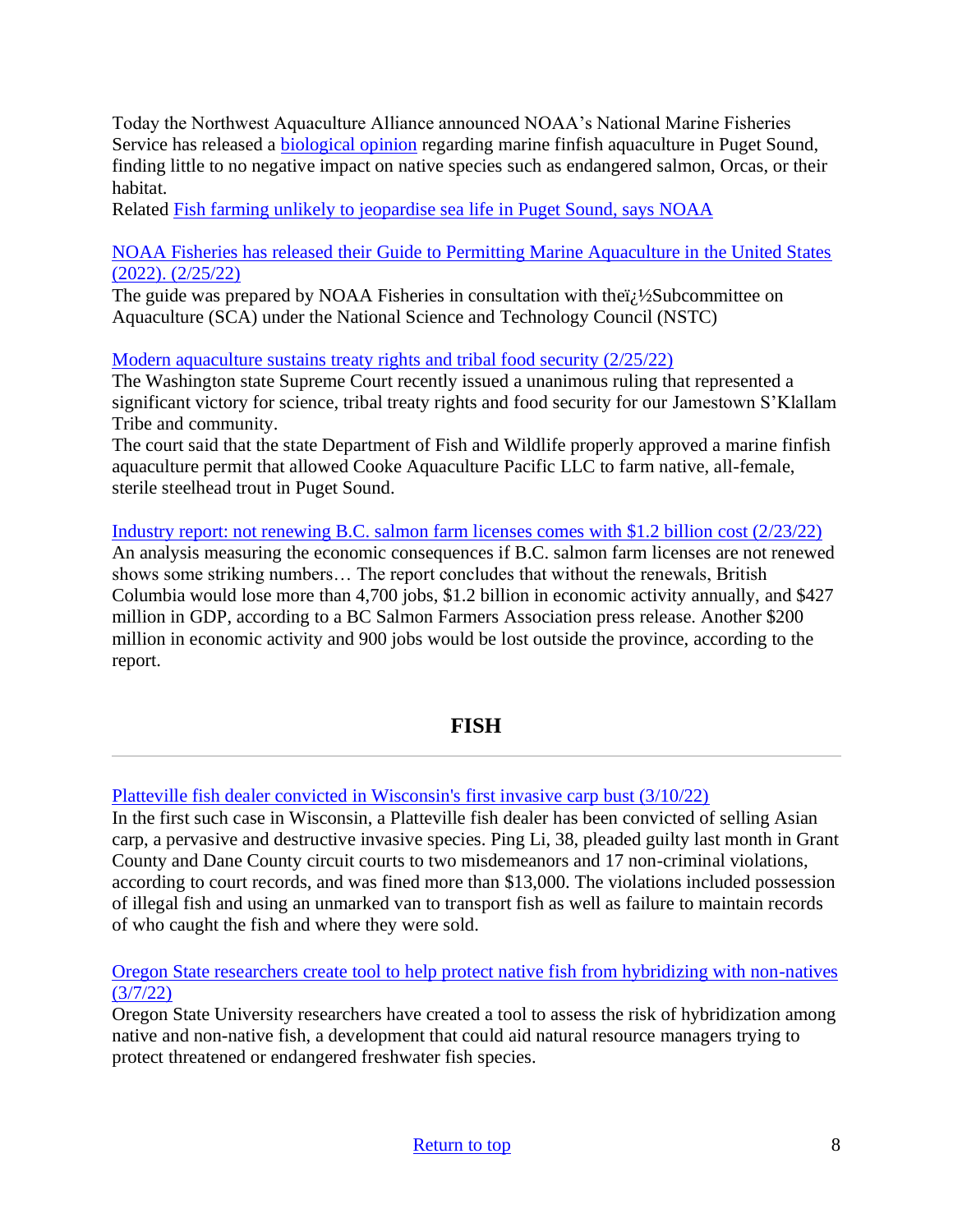The introduction of non-native species poses challenges to native species, including competition for resources and habitat, exposure to diseases carried by the introduced species and the risk of hybridization, which occurs naturally in wild populations as part of the evolutionary process.

## [Stop the carp invasion into the Great Lakes \(2/26/22\)](https://thehill.com/opinion/energy-environment/596060-stop-the-carp-invasion-into-the-great-lakes)

As Congressional committees begin debating the Water Resources Development Act, our representatives should keep in mind the need to address the imminent threat of invasive carp to the Great Lakes — the largest group of freshwater lakes on Earth and one of our country's greatest natural resources.

#### [Anglers need to report, release tagged northern pike caught in Utah Lake —](https://wildlife.utah.gov/news/utah-wildlife-news/1370-release-tagged-northern-pike-in-utah-lake-and-kill-the-rest.html) and kill the rest [\(2/16/22\)](https://wildlife.utah.gov/news/utah-wildlife-news/1370-release-tagged-northern-pike-in-utah-lake-and-kill-the-rest.html)

Northern pike were first detected by the DWR in Utah Lake in 2011. Because pike are predatory and reproduce rapidly, biologists are worried about the effect they will have on some of the other fish species in the lake. June suckers are of particular concern due to their precarious status, but pike have the potential to impact sportfish in the lake such as walleye, white bass and yellow perch.

Zolper, T. J., Smith, D. L., Jackson, P. R., & Cupp, A. R. (2022). [Performance of a Carbon](https://ascelibrary.org/doi/pdf/10.1061/%28ASCE%29EE.1943-7870.0001987?utm_medium=email&utm_source=govdelivery)  [Dioxide Injection System at a Navigation Lock to Control the Spread of Aquatic Invasive](https://ascelibrary.org/doi/pdf/10.1061/%28ASCE%29EE.1943-7870.0001987?utm_medium=email&utm_source=govdelivery)  [Species.](https://ascelibrary.org/doi/pdf/10.1061/%28ASCE%29EE.1943-7870.0001987?utm_medium=email&utm_source=govdelivery) Journal of Environmental Engineering, 148(4), 04022011.

# **AQUATIC PLANTS**

## <span id="page-8-0"></span>[Invasive species could ruin Lake Tahoe and cost the region billions \(3/3/22\)](https://www.sfgate.com/renotahoe/article/Lake-Tahoe-wages-war-on-invasive-species-16975416.php)

Following the implementation of "bubble curtains," potent herbicides, and brigades of weedfighting scuba divers, the Lake Tahoe region is upping its arsenal for fending off aquatic invasive species: non-native plants, animals and invertebrates that threaten the vitality of its famous water. According to the Lake Tahoe Region Aquatic Invasive Species Management Plan, the lake is plagued by at least 30 non-native species. And to local officials' horror, if they aren't eradicated they may cost the area between \$417.5 million to \$3.9 billion over a 50-year period.

## [\[California\] Invasive Egyptian knapweed threatens Upper Newport Bay \(2/26/22\)](https://www.ocregister.com/2022/02/26/invasive-egyptian-knapweed-threatens-upper-newport-bay/)

It's a pesky plant that doesn't belong in the Upper Newport Bay, an estuary filled with sensitive species that rely on the natural landscape. A team started work on Saturday, Feb. 26, pulling Egyptian knapweed, an invasive species that has sprouted up in the tucked-away bay, measures needed so it doesn't overtake other native plants that call this area home. Work is expected to continue in coming months.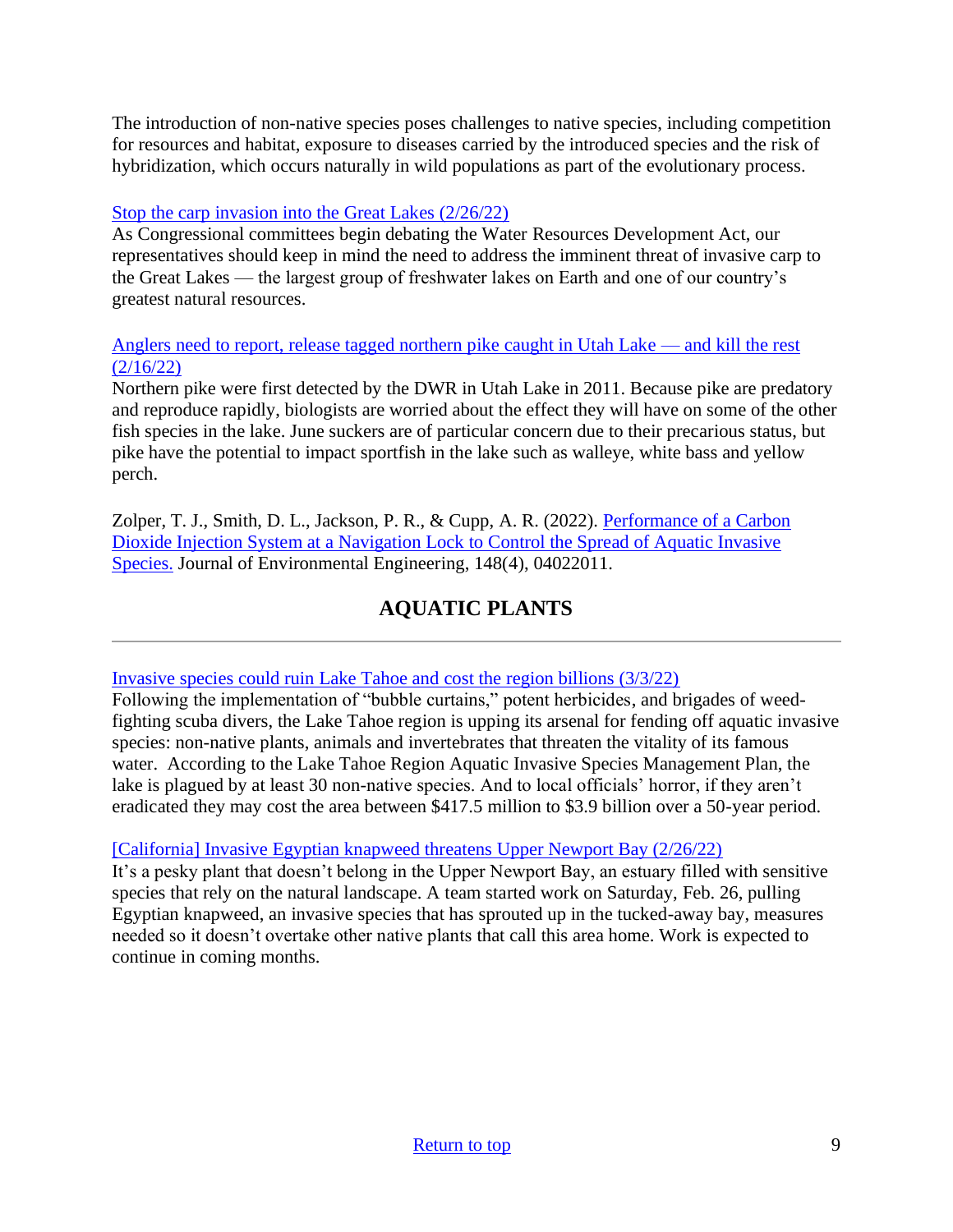#### <span id="page-9-0"></span>[These 7 Creatures Are Invading Idaho and Must Be Stopped \(2/21/22\)](https://kidotalkradio.com/these-7-creatures-are-invading-idaho-and-must-be-stopped/)

We're not saying to rally the troops and fortify your homes but these are not the creatures you want to find in or around your home in the state of Idaho…

Nutria: Essentially giant swamp rats, these invasive species can cause "extreme habitat destruction" according to the website for Idaho Invasive Species. In this video that's equally interesting and terrifying, this YouTuber actually shows you how to track down a nutria and even cooks one himself. We don't exactly recommend cooking one of these guys so, if you spot this invasive species, report the sighting to Idaho Invasive Species Hotline at 1-877-336-8676. You'll likely feel better afterward too.

<span id="page-9-1"></span>Barnett, Z. C., Adams, S. B., Hoeksema, J. D., Easson, G. L., & Ochs, C. A. (2022). [Effects of](https://www.journals.uchicago.edu/doi/abs/10.1086/719051?journalCode=fws&utm_medium=email&utm_source=govdelivery)  [impoundments on stream crayfish assemblages.](https://www.journals.uchicago.edu/doi/abs/10.1086/719051?journalCode=fws&utm_medium=email&utm_source=govdelivery) Freshwater Science. V4.1

# **CLIMATE CHANGE**

[Climate Change Will Be a Boon for Invasive Species, and the Midwest Could Be a Hot Spot,](https://news.wttw.com/2022/03/03/climate-change-will-be-boon-invasive-species-and-midwest-could-be-hot-spot-researchers)  [Researchers Say \(3/3/22\)](https://news.wttw.com/2022/03/03/climate-change-will-be-boon-invasive-species-and-midwest-could-be-hot-spot-researchers)

Researchers have begun raising the alarm about a consequence of climate change that's largely flown under the radar: the spread of invasive species.

As problematic as invasive plants, pests and pathogens already are, climate change will only magnify the havoc they wreak on habitat, wildlife and even humans. Warmer temperatures, milder winters, shifting starts to seasons and extreme weather events will work to invasives' advantage in certain parts of the U.S., with the Northeast and Upper Midwest tipped as future invasive hot spots, said Carrie Brown-Lima, director of the New York Invasive Species Research Institute at Cornell University.

# **OTHER**

<span id="page-9-2"></span>[Offshore wind is set to soar. Fishing groups want to pump the brakes.\(3/11/22\)](https://www.politico.com/news/2022/03/11/offshore-wind-fishing-groups-00016469)

"You have individually operated fishing businesses going up against multinational energy companies," said Patrice McCarron, executive director of the Maine Lobstermen's Association. "It is truly a David and Goliath issue. Here we are for centuries keeping the coastal communities alive, and you just feel like you are going to be stamped out. We are scared."

Ross N. Cuthbert, Christophe Diagne, Emma J. Hudgins, Anna Turbelin, Danish A. Ahmed, Céline Albert, Thomas W. Bodey, Elizabeta Briski, Franz Essl, Phillip J. Haubrock, Rodolphe E. Gozlan, Natalia Kirichenko, Melina Kourantidou, Andrew M. Kramer, Franck Courchamp, [Biological invasion costs reveal insufficient proactive management worldwide,](https://www.sciencedirect.com/science/article/pii/S004896972200496X?via%3Dihub) Science of The Total Environment, Volume 819, 2022, 153404, ISSN 0048-9697,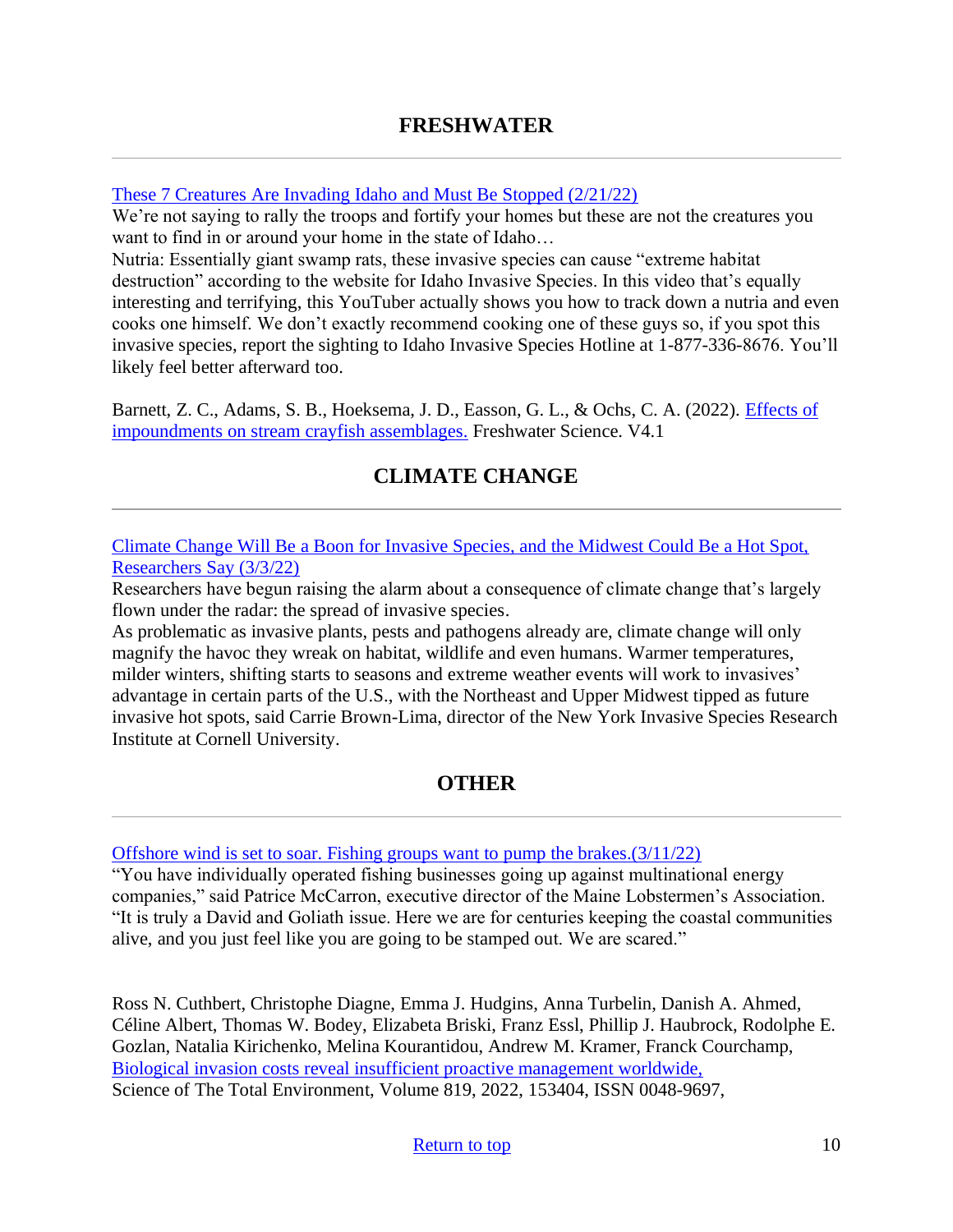## <https://doi.org/10.1016/j.scitotenv.2022.153404>

Research Highlights:

- Since 1960, management for biological invasions totalled at least \$95.3 billion.
- Damage costs from invasions were substantially higher (\$1130.6 billion).
- Pre-invasion management spending is 25-times lower than post-invasion.
- Management and damage costs are increasing rapidly over time.
- Proactive management substantially reduces future costs at the trillion-\$ scale.

## [Researchers Could Lure Murder Hornets to Their Deaths With Sex \(3/14/22\)](https://gizmodo.com/researchers-could-lure-murder-hornets-to-their-deaths-w-1848642113?utm_campaign=Gizmodo&utm_content&utm_medium=SocialMarketing&utm_source=facebook&fbclid=IwAR1QjiwCNEfkXzD1_Kw8pc3NMoh4V5Z63mpfvOLeTdNWO2nNThLwk9n8dsE)

Birds do it, bees do it—even the wasps that kill bees do it. A clever team of scientists now has an idea to use the Asian giant hornets' horniness against them, in hopes of stopping the invasive species from decimating U.S. bee populations. They've identified the sex pheromones of the queen and propose trapping the hornet drones that are lured in by the pheromones.

#### [Oregonian accused of shipping live scorpions pleads guilty to federal charge \(3/14/22\)](https://www.opb.org/article/2022/03/14/oregonian-accused-of-shipping-live-scorpions-pleads-guilty-to-federal-charge/?fbclid=IwAR2asnByHT-fYtfZJQxrN4GylD2ekPlFa8M-n8FcPj6M03HypYOAwKLn2SY)

An Oregon man pleaded guilty Monday in federal court to violating international and domestic shipping laws for importing and exporting hundreds of live scorpions without a license. Between Sept. 4, 2017 and March 21, 2018, Darren Dennis Drake, 39, paid hundreds of euros as part of a conspiracy to illegally ship the predatory arachnids between Drake's home at the time, in Talent, Ore. and addresses in Germany, according to court documents filed by the U.S. Department of Justice.

Drake failed to obtain the proper licenses from the U.S. Fish and Wildlife Service, according to federal prosecutors.

## [Wild pig reports on the rise in Montana \(3/13/22\)](https://dailyinterlake.com/news/2022/mar/13/0313-feral-hogs/)

Feral swine appear to be rooting up in Montana — and invasive species officials say they will be ramping up Big Sky's "Squeal on Pigs!" campaign in the Flathead Valley and surrounding area. It's part of a continued state, federal and international campaign against the pig invasion that strains the U.S. by more than \$1.5 billion in annual damages and control costs. Assistant State Veterinarian Tahnee Szymanski said reports of feral swine in Montana previously remained as few as one or two hogs.

## [USDA Animal and Plant Health Inspection Service Supports the Entomological Society of](https://www.aphis.usda.gov/aphis/newsroom/stakeholder-info/stakeholder-messages/plant-health-news/esa?utm_source=feedburner&utm_medium=email)  [America's New Common Name for Lymantria dispar \(3/2/22\)](https://www.aphis.usda.gov/aphis/newsroom/stakeholder-info/stakeholder-messages/plant-health-news/esa?utm_source=feedburner&utm_medium=email)

The U.S. Department of Agriculture's Animal and Plant Health Inspection Service (APHIS) supports The Entomological Society of America's (ESA) initiative to replace the common name for *L. dispar* and participated in the effort to identify a new common name for this pest. APHIS continues to support ESA's work on the "Better Common Names Project." To prevent its spread, APHIS regulates the European gypsy moth (*Lymantria dispar dispar*) that is found in the Northeastern United States. While we support ESA's initiative, we face a significant challenge in implementing the name change at this time because of a related pest of concern: the Asian gypsy moth. To align with ESA's initiative and to ensure the effectiveness of our regulatory program, APHIS is exploring options for addressing the naming challenge for the Asian gypsy moth. To do this, APHIS will work with its international partners to explore options. This is critical before APHIS can implement the name change for the European gypsy moth to the newly announced common name "spongy moth." Once a name change can be applied to the Asian gypsy moth,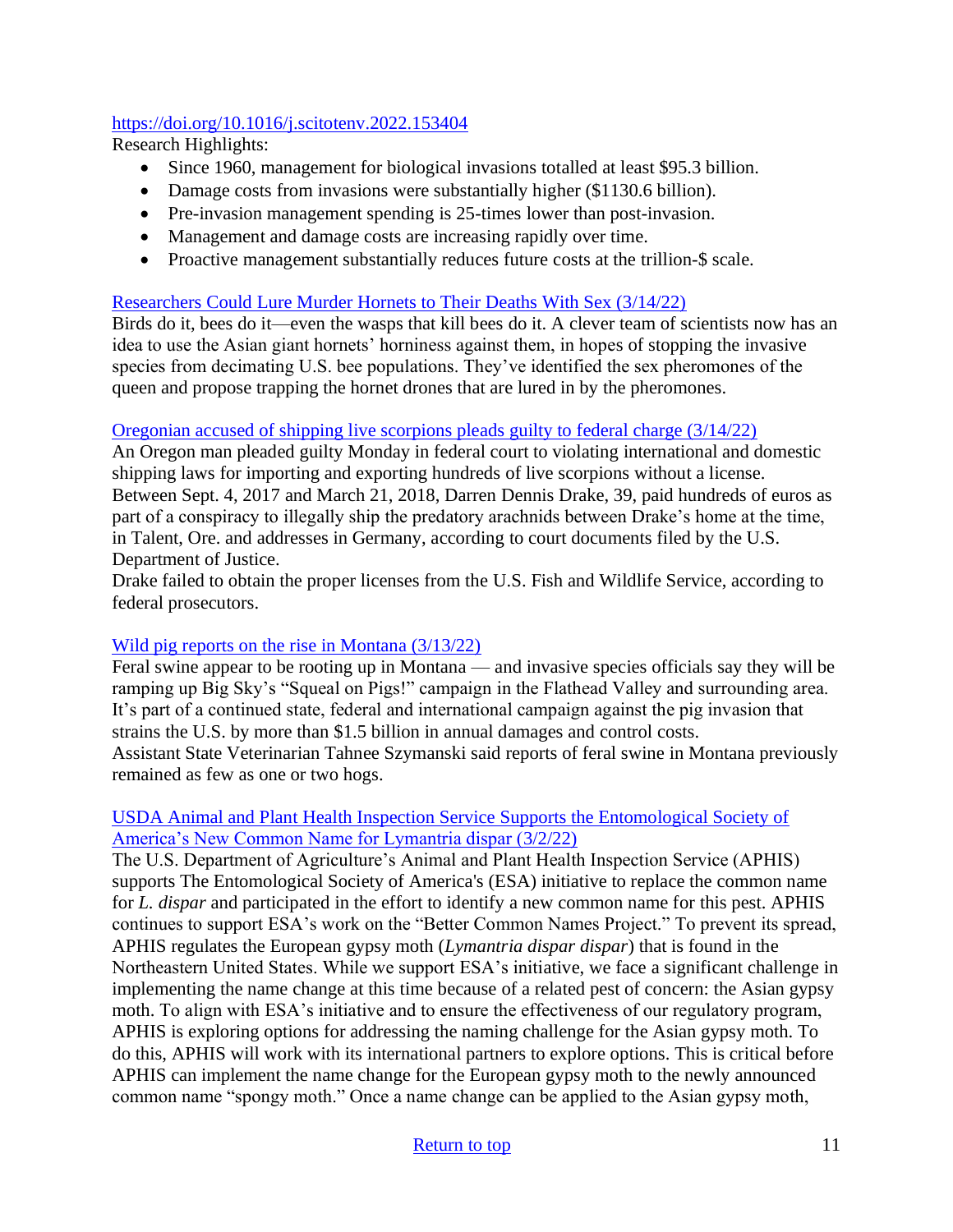APHIS will begin to incorporate the new common names into our regulatory language and outreach products.

#### [Can drones locate invasive Burmese pythons in Everglades? ERAU researchers investigating](https://www.news-journalonline.com/story/news/state/2022/02/22/erau-researchers-deploy-drones-pursuing-burmese-pythons-everglades/6828056001/)  [\(2/22/22\)](https://www.news-journalonline.com/story/news/state/2022/02/22/erau-researchers-deploy-drones-pursuing-burmese-pythons-everglades/6828056001/)

There are possibly as many as 300,000 Burmese pythons in Florida; no one really knows the population. Researchers from Embry-Riddle Aeronautical University and Warren County Community College in New Jersey have begun a research project to see if they can make the snakes less stealthy.

# <span id="page-11-0"></span>**OUTREACH AND EDUCATION**

#### [\[South Dakota\] Edmunds Central zebra mussel detection project earns them competition finalist](https://www.dakotanewsnow.com/2022/03/08/edmunds-central-zebra-mussel-detection-project-earns-them-competition-finalist-spot/)  [spot \(3/8/22\)](https://www.dakotanewsnow.com/2022/03/08/edmunds-central-zebra-mussel-detection-project-earns-them-competition-finalist-spot/)

A freshman conceptual physics class at Edmunds Central High School is working on a project to help speed up detection of zebra mussels in lakes and rivers.

## [Theodore Roosevelt Genius Prize Competitions](https://www.fws.gov/press-release/2022-03/innovation-conservation-theodore-roosevelt-genius-prize-competitions-engage?utm_medium=email&utm_source=govdelivery)

The public now can help reimagine what drives wildlife conservation in the 21st century by participating in the U.S. Fish and Wildlife Service's Theodore Roosevelt Genius Prize Competitions, which open for entries today at https://www.challenge.gov/. The competitions will engage the public to help address six important issues: preventing wildlife poaching and trafficking, promoting wildlife conservation, managing invasive species , protecting endangered species, managing nonlethal human-wildlife conflict, and reducing human-predator conflict. The Service is partnering with the National Fish and Wildlife Foundation, which will help administer the competition. The competition is guided by the Theodore Roosevelt Genius Prize Advisory Council, a designated Federal Advisory Committee. The council will administer \$600,000 in prizes and advise competition winners on opportunities to pilot and implement their nascent technologies, helping them develop partnerships with conservation organizations, federal or state agencies, federally recognized Tribes, private entities and research institutions with relevant expertise or interest. The submission deadline for the competitions is **April 30, 2022,** with judging to occur May-July 2022, and winners announced September 2022. [FULL PRESS](https://www.fws.gov/press-release/2022-03/innovation-conservation-theodore-roosevelt-genius-prize-competitions-engage?utm_medium=email&utm_source=govdelivery)  [RELEASE.](https://www.fws.gov/press-release/2022-03/innovation-conservation-theodore-roosevelt-genius-prize-competitions-engage?utm_medium=email&utm_source=govdelivery)

## [Invasive species study puts sixth-graders in scientist seat \(2/21/22\)](https://www.schoolnewsnetwork.org/2022/02/21/invasive-species-study-puts-sixth-graders-in-scientist-seat/)

… For about the fourth year – not including 2020 during building shutdowns – sixth-graders have studied the creatures during an invasive species unit. During class periods over a couple days, they pulled on plastic gloves and goggles to check out the external and internal structures of the unwelcome Michigan lake dwellers. They made note of characteristics such as length and width, color, mouth shape and presence of teeth and fins, and, inside, eggs. For comparison, they also studied yellow perch. Ultimately, Horne said, "we're working toward answering the question 'Could the sea lamprey have a major impact as a predator on the trout population in the Great Lakes ecosystem?'"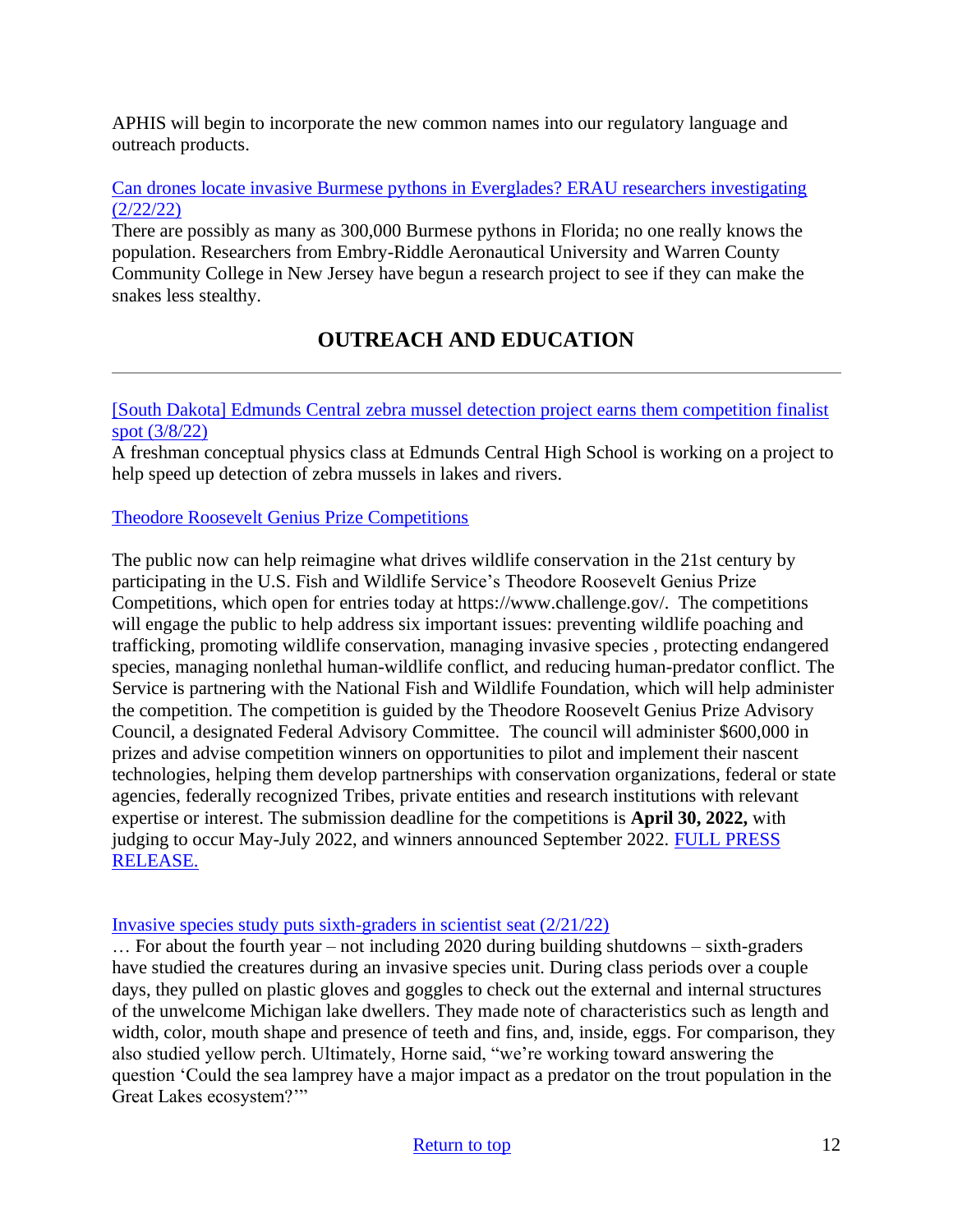#### **American Conservation Experience Opportunities**

[Invasive Species Member, Back Bay National Wildlife Refuge](https://careers.wildlife.org/jobs/view/invasive-species-member-back-bay-national-wildlife-refuge/62052972/?utm_term=2&utm_medium=email&utm_source=daily-alert&utm_campaign=job-alert-email-8764&utm_content=position-title) American Conservation Experience Virginia Beach, VA, United States

[Invasive Plant Removal Members-](https://careers.wildlife.org/jobs/view/invasive-plant-removal-members-point-reyes-national-seashore/62053225/?utm_term=2&utm_medium=email&utm_source=daily-alert&utm_campaign=job-alert-email-8764&utm_content=position-title) Point Reyes National Seashore American Conservation Experience Point Reyes, CA, United States

#### [Invasive Species Member, Canaan Valley National Wildlife Refuge](https://careers.wildlife.org/jobs/view/invasive-species-member-canaan-valley-national-wildlife-refuge/62071763/?utm_term=2&utm_medium=email&utm_source=daily-alert&utm_campaign=job-alert-email-8764&utm_content=position-title)

American Conservation Experience Davis, WV, United States

#### [TAHOE REGIONAL PLANNING AGENCY](https://www.trpa.gov/wp-content/uploads/AIS-Projects-Coordinator-Job-Description.pdf)

Aquatic Invasive Species (AIS) Projects Coordinator Non-Exempt Aquatic Resources Program Manager Assistant Planner: \$56,611 - \$76,789; or Associate Planner: \$65,735 - \$89,165 36-month contract which may be extended depending on funding availability and program needs. Please visit our website at<https://www.trpa.gov/contact/employment/> to read more about our Agency and to complete an employment application through our Career Center. Within the Career Center site, select the "Apply for Job" link. Please attach a resume of your qualifications, and cover letter describing your interest in the position in one document when you are completing the application.

#### **Tahoe Resource Conservation District (Tahoe RCD):**

- [Aquatic Invasive Species \(AIS\) Watercraft Inspector](https://tahoercd.org/wp-content/uploads/2022/02/Watercraft-Inspector_2022.pdf) Environmental Technician I Salary ‐ \$17.99 Per Hour Full-time or Part-time, Summer seasonal positions through September **Open until filled**
- [Watercraft Inspector –](https://tahoercd.org/wp-content/uploads/2022/02/AIS-Site-Supervisor_2022.pdf) Site Supervisor Program Assistant / Site Supervisor Salary range ‐ \$23.24 - \$29.05 Per Hour Full-time, year-round position with benefits **Open until filled**

## [Maine Department of Environmental Protection](https://www.maine.gov/nrsc/jobs/index.shtml#dep)

The Maine DEP Invasive Aquatic Species Program is seeking an individual to join the team working to prevent, detect and manage invasive aquatic species in Maine. The Program focuses on invasive aquatic plants but also works to prevent and detect invasive aquatic animals in collaboration with other state agencies. The successful candidate will work closely with the three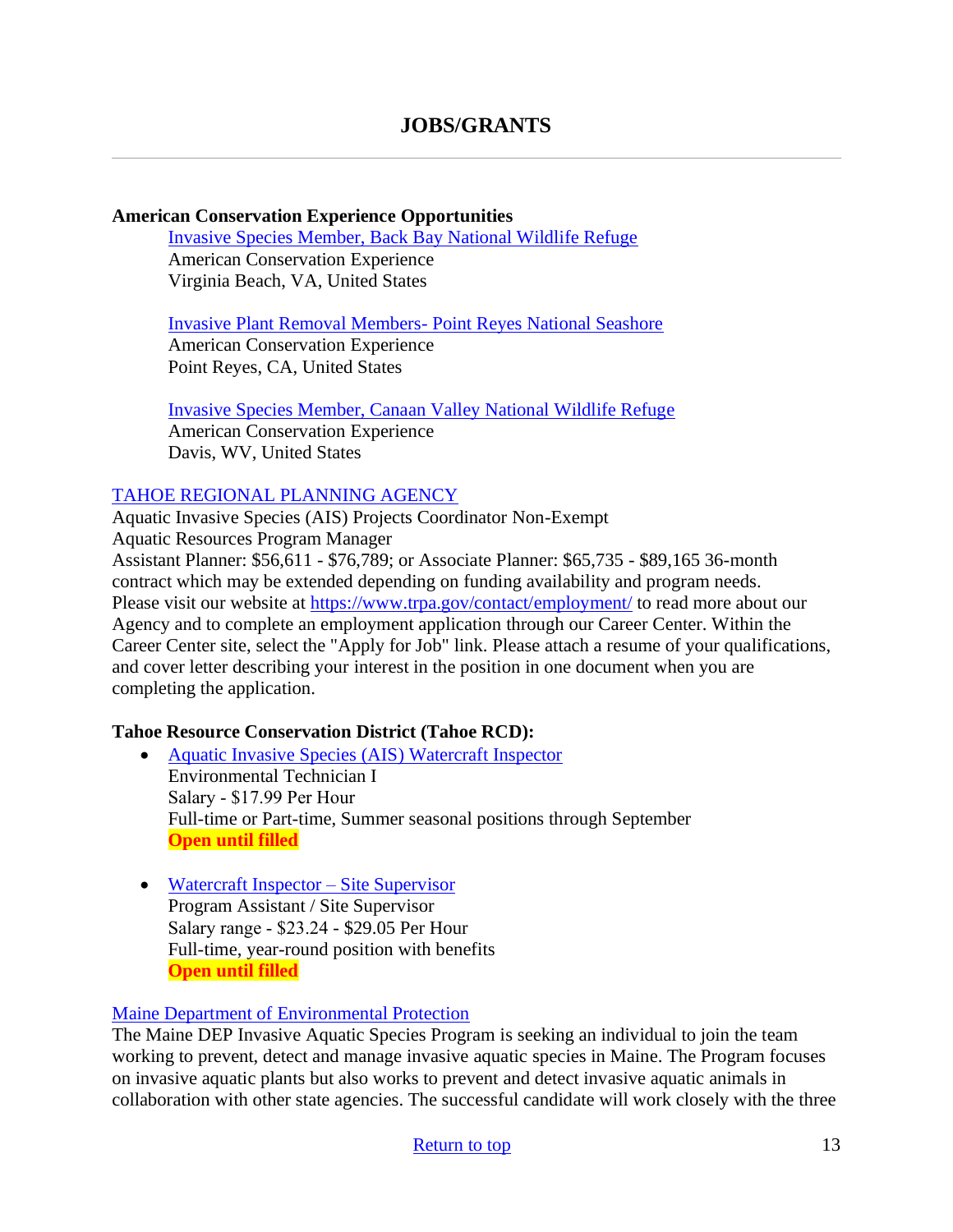incumbent members of the Program and with outside contractors, lake residents and organizations. This position will share in overall program operations including field work to investigate and evaluate invasive aquatic plant populations, providing technical support to lake groups with prevention and early detection, and helping residents and lake associations assess and implement invasive aquatic plant management. Candidates interested in this position need to complete and submit an online State of Maine application at

<https://www.maine.gov/nrsc/jobs/index.shtml#dep> along with a detailed resume and cover letter. Please contact John McPhedran at (207)215-9863 or john.mcphedran@maine.gov with questions.

#### [TITLE: Environmental Analyst \(AIS Outreach Specialist\)](https://neiwpcc.org/wp-content/uploads/2022/03/EA-LCBP-AIS-Outreach.pdf?utm_medium=email&utm_source=govdelivery)

EMPLOYER: NEIWPCC, Wannalancit Mills, 650 Suffolk Street, Suite 410, Lowell, MA 01854 LOCATION: NYSDEC Region 5 Warrensburg Office, 232 Golf Course Road, Warrensburg, NY 12885

SALARY: Grade and Step dependent upon level of experience and qualifications.

ADDITIONAL INFORMATION: Benefits provided but not included in salary range: vacation, personal and sick leave, health, dental, disability and life insurance, retirement plan. This position requires the incumbent to work five days per week, 71⁄2 hours per day, except for approved compensatory time.

BACKGROUND INFORMATION: NEIWPCC is a regional commission that helps the states of the Northeast preserve and advance water quality. We engage and convene water quality professionals and other interested parties from New England and New York to collaborate on water, wastewater, and environmental science challenges across the regions, ecosystems, and areas of expertise. NEIWPCC is committed to fostering, cultivating, and preserving a culture of diversity, equity, and inclusion.

[\[Bellingham, WA\] Aquatic Invasive Species Prevention Program Staff -](https://www.governmentjobs.com/careers/cobwa/jobs/3392121/aquatic-invasive-species-prevention-program-staff-seasonal) Seasonal

Salary \$16.32 Hourly

Location City of Bellingham, WA

Job Type Seasonal Recurring Positions (3-4mo, 6 mo, 8-9mo)

Seasonal Positions are available in the Public Works Aquatic Invasive Species Program. Length of season will vary depending on position but will fall within the 2022 season which runs April through the end of September. These positions are open until filled and may be closed at any time. Starting hourly rate is at Step 1 (\$16.32/hour). The current full salary range for this position is \$16.32/hour - \$19.85/hour. This position is required to work a varied schedule at multiple sites including weekends, holidays, early mornings and evenings.

All City of Bellingham employees are required to be fully vaccinated against COVID-19 as a condition of employment, per Mayor Seth Fleetwood's Executive Order 2021-02.

The Public Works Department currently has several vacancies for the 2022 Aquatic Invasive Species season:

Aquatic Invasive Species Program Staff

15 positions - 6 Month Season

5 positions - 3 Month Season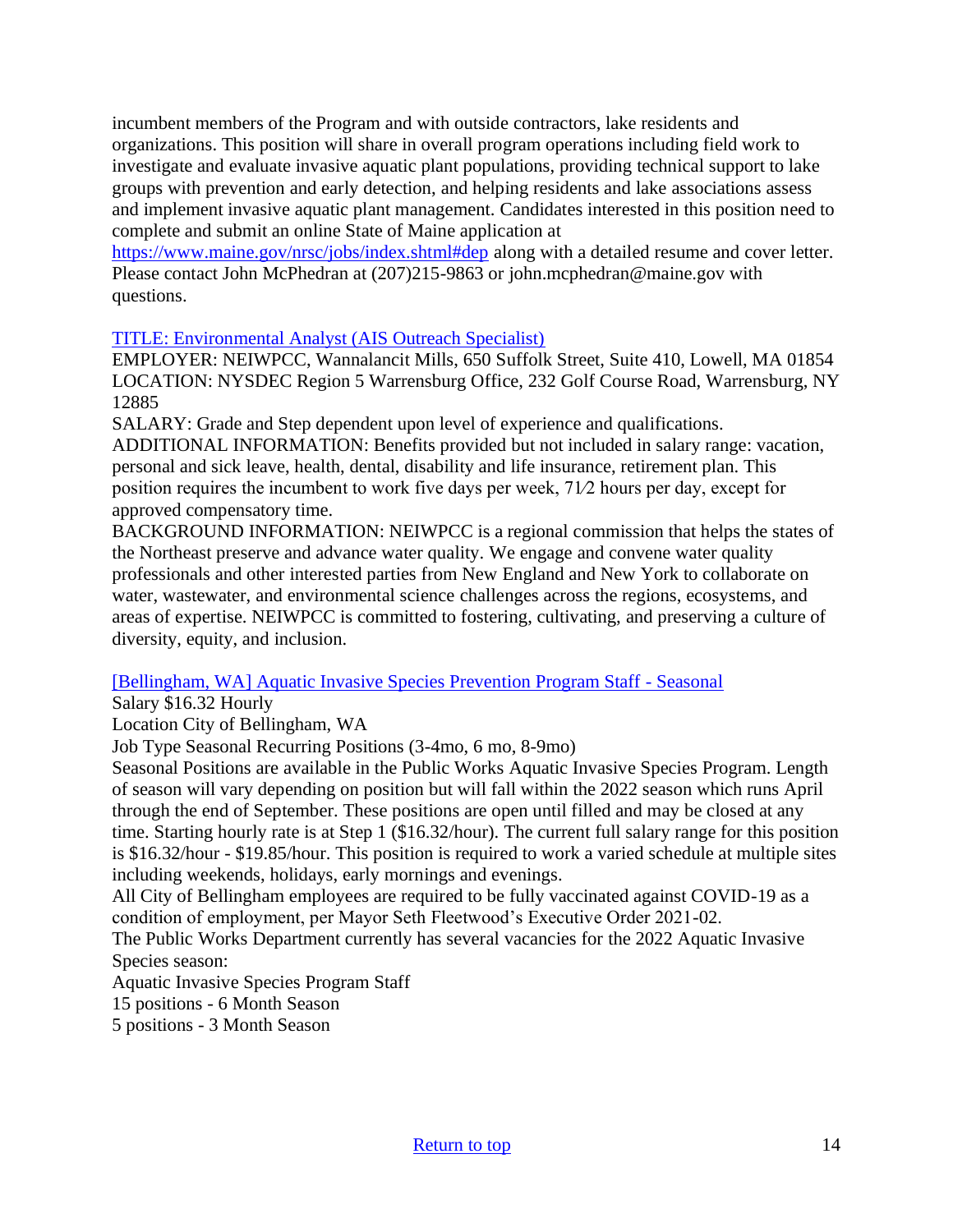# **GRANTS**

## GRANT ANNOUNCEMENT

California State Parks Division of Boating and Waterways (DBW) [Quagga and Zebra Mussel](http://dbw.parks.ca.gov/?page_id=28822)  [Infestation Prevention Program Grant Cycle Opened](http://dbw.parks.ca.gov/?page_id=28822) March 10, 2022,

Minimum Eligibility Requirements:

1. Grant applicant must own/manage any aspect of the water in a reservoir;

2. The reservoir must be open to the public for recreation; and

3. Grant applicant must demonstrate that the reservoir is uninfested with dreissenid mussels.

To demonstrate that the reservoir is uninfested, applicants must provide mussel monitoring data collected since March 2021. Monitoring data can be from surface surveys, artificial substrates, and plankton tows.

**Closes April 15, 2022**

F22AS00243 [Invasive Species Rapid Response After Action Report](https://www.grants.gov/web/grants/view-opportunity.html?oppId=338303) Department of the Interior Fish and Wildlife Service **Closes: Apr 29, 2022**

The response provides a unique opportunity to review, evaluate, and recommend strategies to prevent and to rapidly respond to the introduction, establishment, and spread of AIS in the waters of the United States. Accordingly, the U.S. Fish and Wildlife Service (FWS or Service) requests proposals to conduct an assessment and draft an after-action report for the Marimo moss ball incident that is national in scope to evaluate the effectiveness and timeliness of actions taken and provide recommendations for future actions needed to mitigate risk and improve preparedness for response.

It is anticipated that the work will be completed through a cooperative agreement with the Service. Service staff will be substantially involved throughout the assessment to provide details about the response, to provide additional points of contact, and access to additional documents that may be needed to adequately assess the moss ball response. However, it is expected that the grantee will draft the report and develop conclusions and recommendations independently.

[The FlowCam Aquatic Research Equipment & Travel Grant](https://info.fluidimaging.com/flowcam-student-grant-2022?utm_campaign=FlowCam%20Student%20Grant%20Program%20-%202022&utm_medium=email&_hsmi=201999501&_hsenc=p2ANqtz-8ocExbgopRtkyNWxi0ljPjBorrFvK_wIwUD_KR7epglcNO-AO_DQ4NmoDkrNWY7LVtQd1Pk4pv8bA1I0u-TD5hWn2IAw&utm_content=201914302&utm_source=hs_email) [for Graduate Students and Undergraduate Faculty](https://info.fluidimaging.com/flowcam-student-grant-2022?utm_campaign=FlowCam%20Student%20Grant%20Program%20-%202022&utm_medium=email&_hsmi=201999501&_hsenc=p2ANqtz-8ocExbgopRtkyNWxi0ljPjBorrFvK_wIwUD_KR7epglcNO-AO_DQ4NmoDkrNWY7LVtQd1Pk4pv8bA1I0u-TD5hWn2IAw&utm_content=201914302&utm_source=hs_email)

- Are you a graduate student studying marine, freshwater, or estuarine ecosystems with a focus on microorganisms or other particles?
- Are you a faculty member who would like to introduce your students to modern methods of data collection?
- Wouldn't you love a method to streamline your research and speed up the tedious process of manual microscopy?

Enter to win the use of a FlowCam instrument for up to 4 months, including remote training, technical support, and temporary software licenses.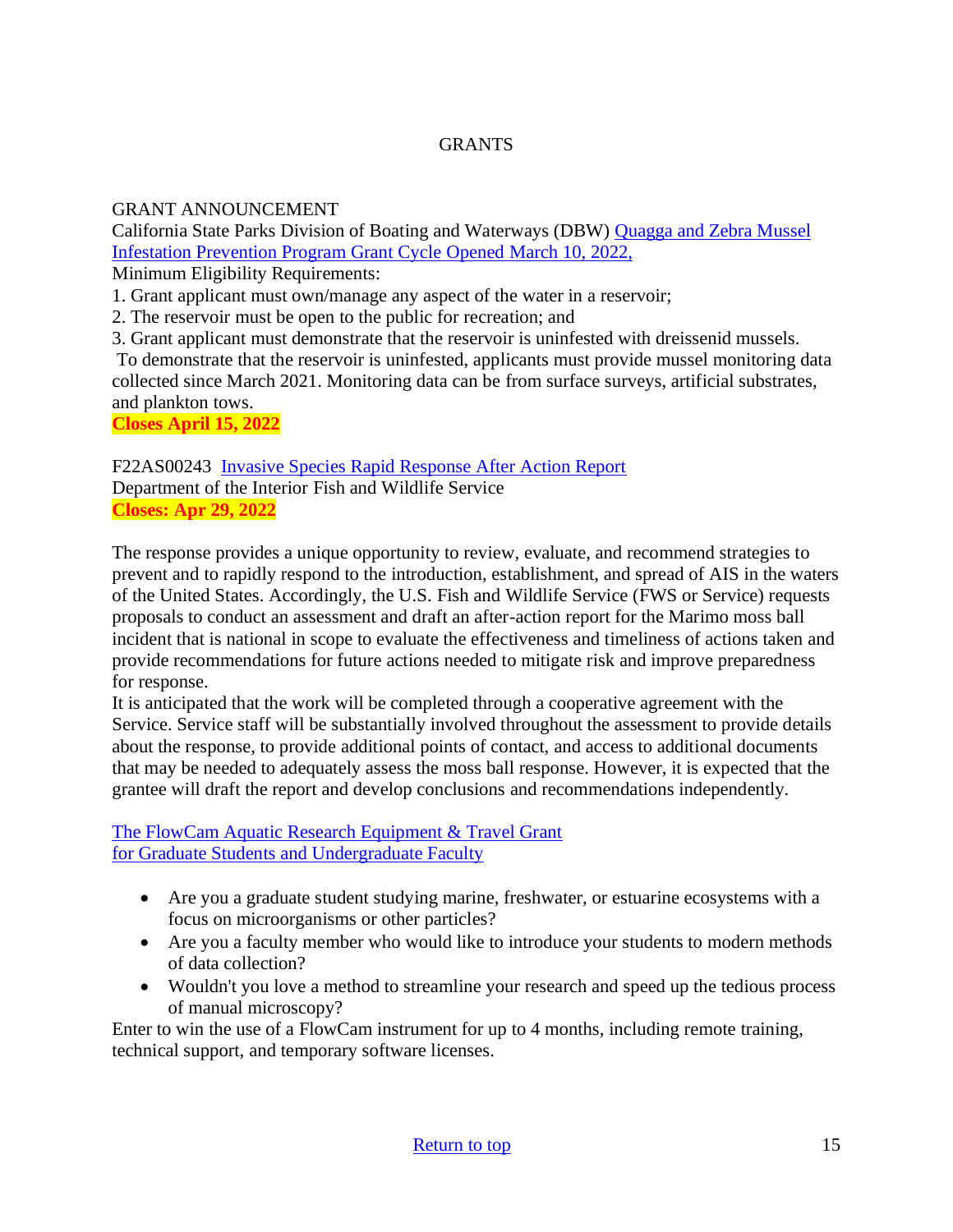Winners will also receive funding to present at a major scientific conference in North America within twelve months of project completion. Eligible expenses include conference registration, travel, food, and lodging.

**Masters or Ph.D. Students Application Deadline: April 15, 2022 Undergraduate Faculty Application Deadline: June 15, 2022**

Department of the Interior, Fish and Wildlife Service

[Year 1 Klamath Funding Bi-Partisan Infrastructure Law](https://www.grants.gov/web/grants/view-opportunity.html?oppId=338570) US Fish and Wildlife Service Synopsis **Current Closing Date for Applications: May 08, 2022** 

<span id="page-15-0"></span>The U.S. Fish and Wildlife Service (FWS) is soliciting proposals for restoration activities in the Klamath Basin of Southern Oregon and Northern California. Proposals must demonstrate how the proposed restoration will improve conditions and achieve habitat restoration for waterfowl and/or native fish and wildlife species, and other aquatic species throughout the Klamath Basin.

# **FEDERAL/STATE/PROVINCIAL LEGISLATION, RULES, ACTIONS**

# **Advocacy:**

[Great Lakes 2022 Federal Policy Positions released \(3/8/22\)](https://ajot.com/news/great-lakes-2022-federal-policy-positions-released)

At its Winter Meeting last week, the American Great Lakes Ports Association approved the following federal policy priorities for 2022. The association and its members look forward to working with Members of Congress, federal agencies and allied organizations to advance these issues and enhance the Great Lakes St. Lawrence Seaway navigation system.

# **State/Province**

[\[South Dakota\] Resolution for the Summer Study of Zebra Mussels Passes Committee \(3/1/22\)](https://www.mykxlg.com/news/state/resolution-for-the-summer-study-of-zebra-mussels-passes-committee/article_0240737a-99a2-11ec-86bd-6f057241ec07.html) A day after a bill to help mitigate zebra mussel spread in South Dakota [was killed,](https://www.mykxlg.com/news/state/zebra-mussel-cleaning-stations-bill-killed-in-committee/article_a0d6aff4-995c-11ec-8a60-3b96c8a382d9.html) a resolution is approved supporting a summer study on slowing zebra mussel spread. Senate Concurrent Resolution 602 would carry no legal authority if passed.

Justin Smith speaking for the South Dakota Visitor Industry Alliance says S-C-R 602 would give the Governor's Office encouragement to move forward in dealing with the zebra mussel threat…

# **Congressional**

# [Stefanik Introduces Bill to Combat Invasive Species](https://stefanik.house.gov/2022/3/stefanik-introduces-bill-to-combat-invasive-species)

Congresswoman Elise Stefanik today reintroduced the Stamp Out Invasive Species Act to help combat and raise awareness about the threat invasive species pose to Upstate New York and North Country ecosystems. Specifically, this bill would direct the United States Postal Service to issue a "Combating Invasive Species Semipostal Stamp." Net proceeds from the sale of this stamp would be directed to the United States Department of Agriculture and the Department of the Interior for programs that combat invasive species. Read full bill text [here](https://stefanik.house.gov/_cache/files/8/f/8f642a08-4b73-495c-b5d7-5b6d757544de/DF20795ECFCBA8001AEC2A9666C957CE.invasive-species.pdf)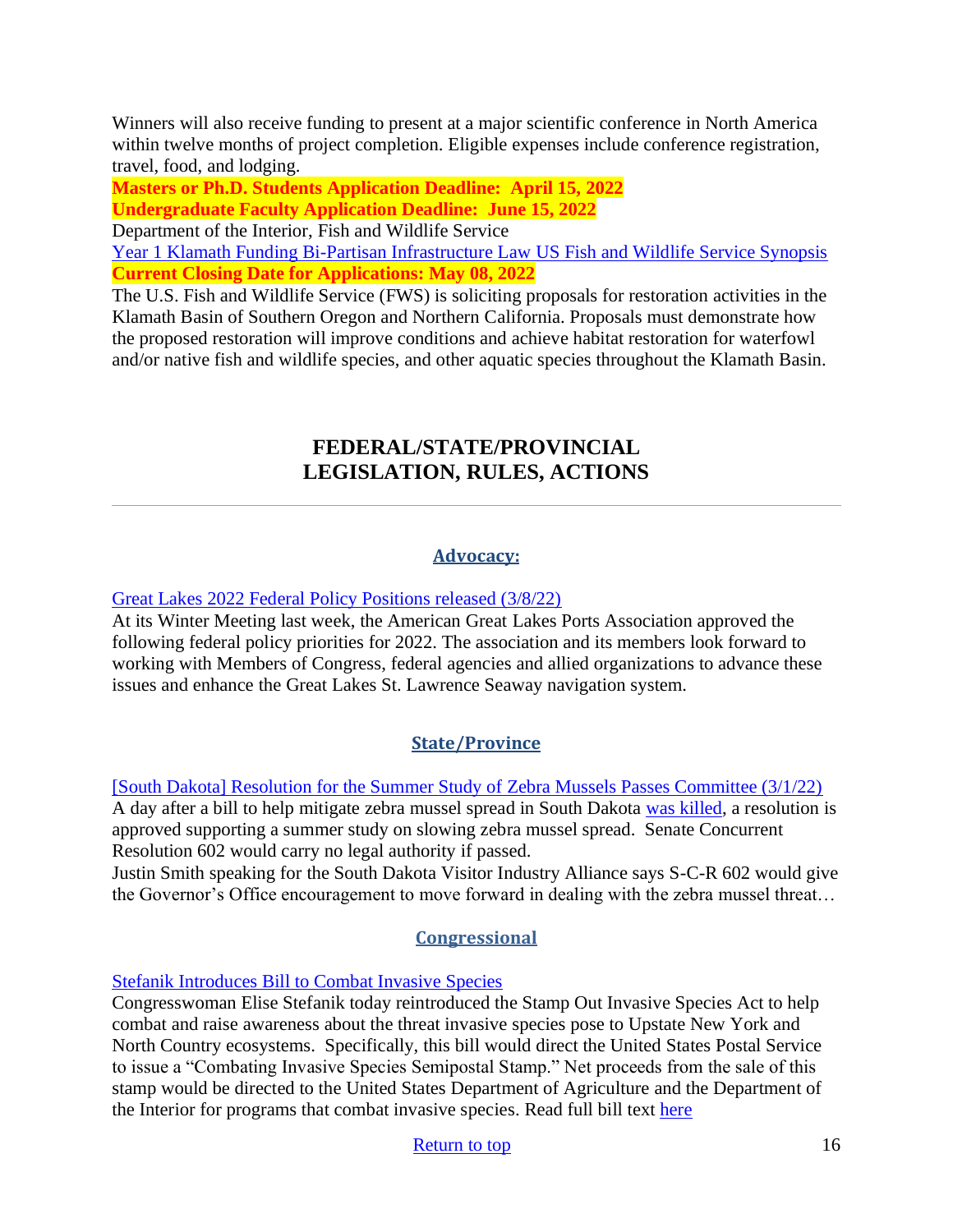## [New legislation could hamper transport of exotic animals \(2/27/22\)](https://www.standardspeaker.com/news/business/new-legislation-could-hamper-transport-of-exotic-animals/article_70070f25-9a43-52c3-886b-dda9455f4cfe.html)

Bill Pambianco fears proposed federal legislation limiting the international import and interstate travel of some exotic animals could be the end of the Pittston pet store he started more than three decades ago… The legislation is among provisions in the American COMPETES Act of 2022, and would amend the Lacey Act, which bans trafficking in illegal wildlife, plants and plant products. The American COMPETES Act passed in the House on Feb. 4 by a vote of 222-210 and goes to the Senate. Pambianco said the bill, if passed, would affect several popular pets, including ball pythons and bearded dragons. It also could make it illegal to bring a pet across state lines for veterinary visits or moving.

## Archived WRDA Hearing: [Proposals for a Water Resources Development Act of 2022:](https://transportation.house.gov/committee-activity/hearings/proposals-for-a-water-resources-development-act-of-2022-members-day-hearing)  [Members' Day Hearing \(3/16/22\)](https://transportation.house.gov/committee-activity/hearings/proposals-for-a-water-resources-development-act-of-2022-members-day-hearing)

The purpose of this hearing is to provide Members with an opportunity to testify before the Subcommittee on their WRDA priorities related to the U.S. Army Corps of Engineers (Corps). This testimony will help to inform the drafting of a new WRDA for 2022, which the committee expects to approve this year.

## [Garamendi Secures Wins for Make it in America Policies in Coast Guard Bill \(3/2/22\)](https://garamendi.house.gov/media/press-releases/garamendi-secures-wins-make-it-america-policies-coast-guard-bill)

The bipartisan legislation authorizes the United States Coast Guard [\[HR 6865\]](https://www.congress.gov/bill/117th-congress/house-bill/6865) —our nation's fifth military service branch—for fiscal years 2022 and 2023 and includes the following Garamendi bills, amendments, and priorities:

*[H.R.5692,](https://www.congress.gov/bill/117th-congress/house-bill/5692) Stop the Spread of Invasive Mussels Act. [Congressmen Garamendi and Mark](https://garamendi.house.gov/media/press-releases/garamendi-amodei-introduce-bipartisan-bill-stop-spread-aquatic-invasive-species#:~:text=Garamendi%20(D%2DCA)%20said.&text=%E2%80%9CThe%20best%20defense%20against%20spreading,to%20another%2C%E2%80%9D%20Garamendi%20continued.)  [Amodei's \(R-NV\) bipartisan bill](https://garamendi.house.gov/media/press-releases/garamendi-amodei-introduce-bipartisan-bill-stop-spread-aquatic-invasive-species#:~:text=Garamendi%20(D%2DCA)%20said.&text=%E2%80%9CThe%20best%20defense%20against%20spreading,to%20another%2C%E2%80%9D%20Garamendi%20continued.) would authorize federal land management agencies to take proven, commonsense measures to prevent the proliferation of invasive species in our nation's waterways, lakes, reservoirs, and aqueducts. Garamendi represents Lake County, California, which has seen its critically important tourist economy centered around Clear Lake threatened by invasive Quagga Mussels and other aquatic invasive species exacerbating the Lake's harmful algal blooms. Garamendi has secured federal resources in recent years to help curb the presence of invasive species in Clear Lake, and the "Stop the Spread of Invasive Mussels Act" can provide key support in this ongoing effort.*

Note: The **House Committee on Transportation and Infrastructure** advanced the Coast Guard Authorization Act of 2022 on March 2. The bill is expected to go to the House floor this month. The Senate is moving more slowly. [HR 6865](https://www.congress.gov/bill/117th-congress/house-bill/6865) includes:

Section 404. Aquatic nuisance species task force.

- Adds the Directors of the National Park Service and the Bureau of Land Management, and the Commissioner of Reclamation to the Aquatic Nuisance Species Task Force;

- Allows the Task Force to provide technical assistance to agencies involved in vessel inspections or decontamination; and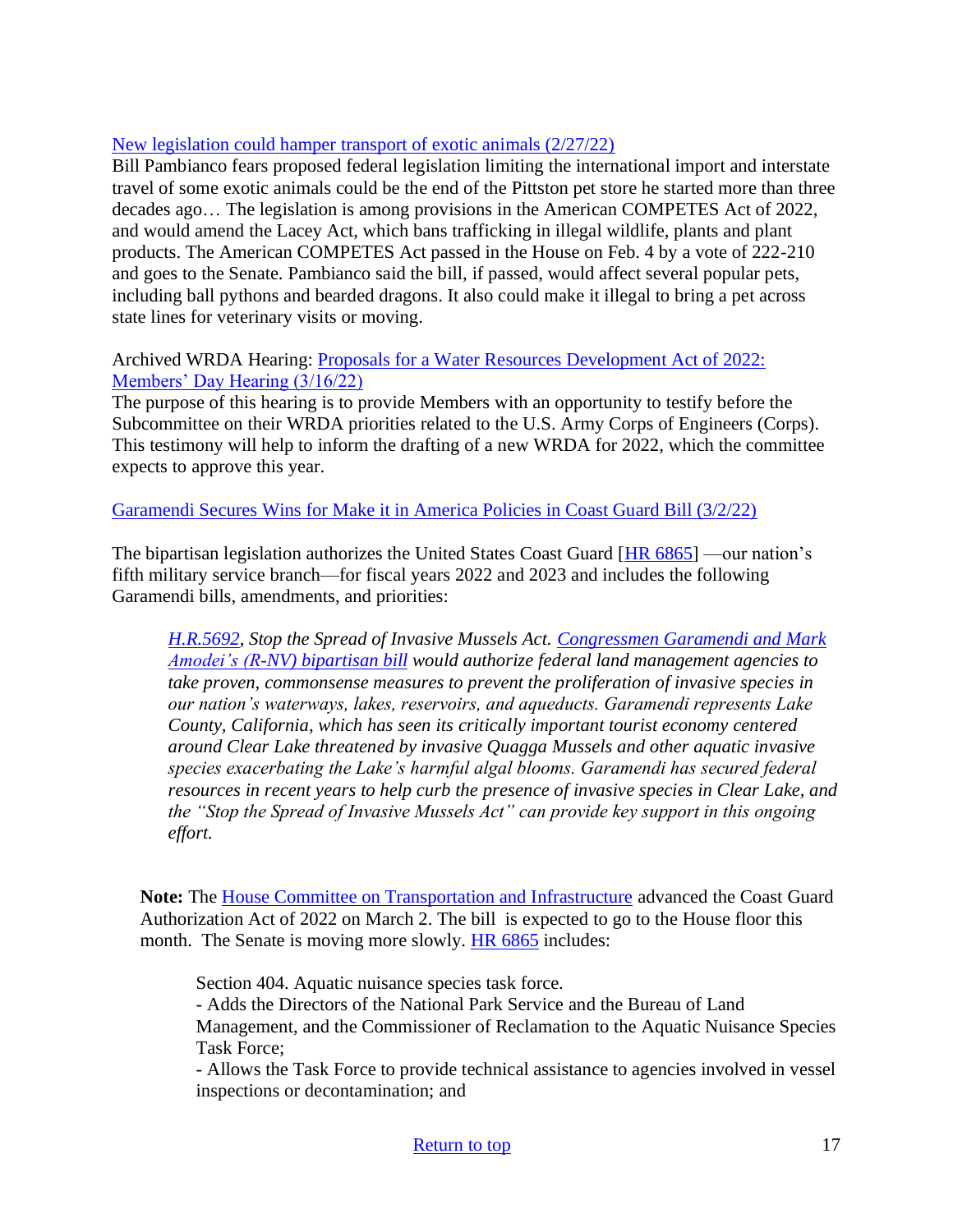- Institutes a 90-day deadline for the Task Force to submit recommendations for legislative or regulatory changes to eliminate gaps in authorities between members of the Task Force to manage and control the movement of aquatic nuisance species into or out of United States' territorial waters.

**However** It appears as if critical invasive species prevention provisions in [H.R.5692](https://www.congress.gov/bill/117th-congress/house-bill/5692) are not included in [HR 6865.](https://www.congress.gov/bill/117th-congress/house-bill/6865) These provisions in [H.R.5692](https://www.congress.gov/bill/117th-congress/house-bill/5692) include sections on (b) Watercraft inspection in reclamation states, including a cost-share program, and "(3) Mandatory Inspection and Decontamination of recreational vessels. !!!Stay tuned!!!

## **APPROPRIATIONS**

[Biden signs \\$1.5 trillion government funding bill with Ukraine aid \(3/15/22\)](https://thehill.com/homenews/administration/598074-biden-signs-15-government-funding-bill-with-ukraine-aid)

After months of negotiations, the final text of the funding bill [\(HR 2471\)](https://www.congress.gov/bill/117th-congress/house-bill/2471) was introduced just last week and moved quickly through the House and Senate, where it passed with bipartisan support.

The appropriations package with report language [Explanatory Statements] can be found [HERE.](https://docs.house.gov/floor/Default.aspx?date=2022-03-07)

Some of the AIS language in the bill is as follows:

## **DIVISION G-DEPARTMENT OF THE INTERIOR, ENVIRONMENT, AND RELATED AGENCIES**

# **United States Fish And Wildlife Service**

Page 15: National Wildlife Refuge System. -The agreement provides \$518,761,000 for the National Wildlife Refuge System.

Wildlife and Habitat Management.-The agreement provides: \$15,925,000 for invasive species to focus on high priority invasive species including nutria, buffelgrass, and cheatgrass; \$1,750,000 for the Chesapeake Bay nutria eradication project; \$500,000 to help refuges improve water efficiency in order to maintain, improve, replace and upgrade refuge infrastructure on areas such as the Quivira National Wildlife Refuge; \$2,000,000 for Marine National Monuments including \$700,000 for the Northeast Canyons and Seamounts Marine National Monument; \$23,924,000 for inventory and monitoring including no less than \$2,000,000 for western monarchs and pollinators. Focusing on chronic wasting disease is encouraged.

In lieu of the direction in House Report 117-83 regarding changes to trapping practices, the Service is directed to conduct an evaluation of trapping practices on Service lands in collaboration with the U.S Department of Agriculture, Wildlife Services and to brief the Committees on their findings including information regarding alternative non-lethal methods and equipment that may be used to remove invasive species or native pest species that behave like invasive species. House directives regarding signage and annual reporting are continued.

Page 17: Aquatic Invasive Species. -The agreement includes \$42,713,000 for aquatic invasive species programs, of which: \$2,319,000 is for Prevention; \$4,338,000 is to implement subsection 5( d)(2) of the Lake Tahoe Restoration Act which is supplemented by \$3,400,000 provided in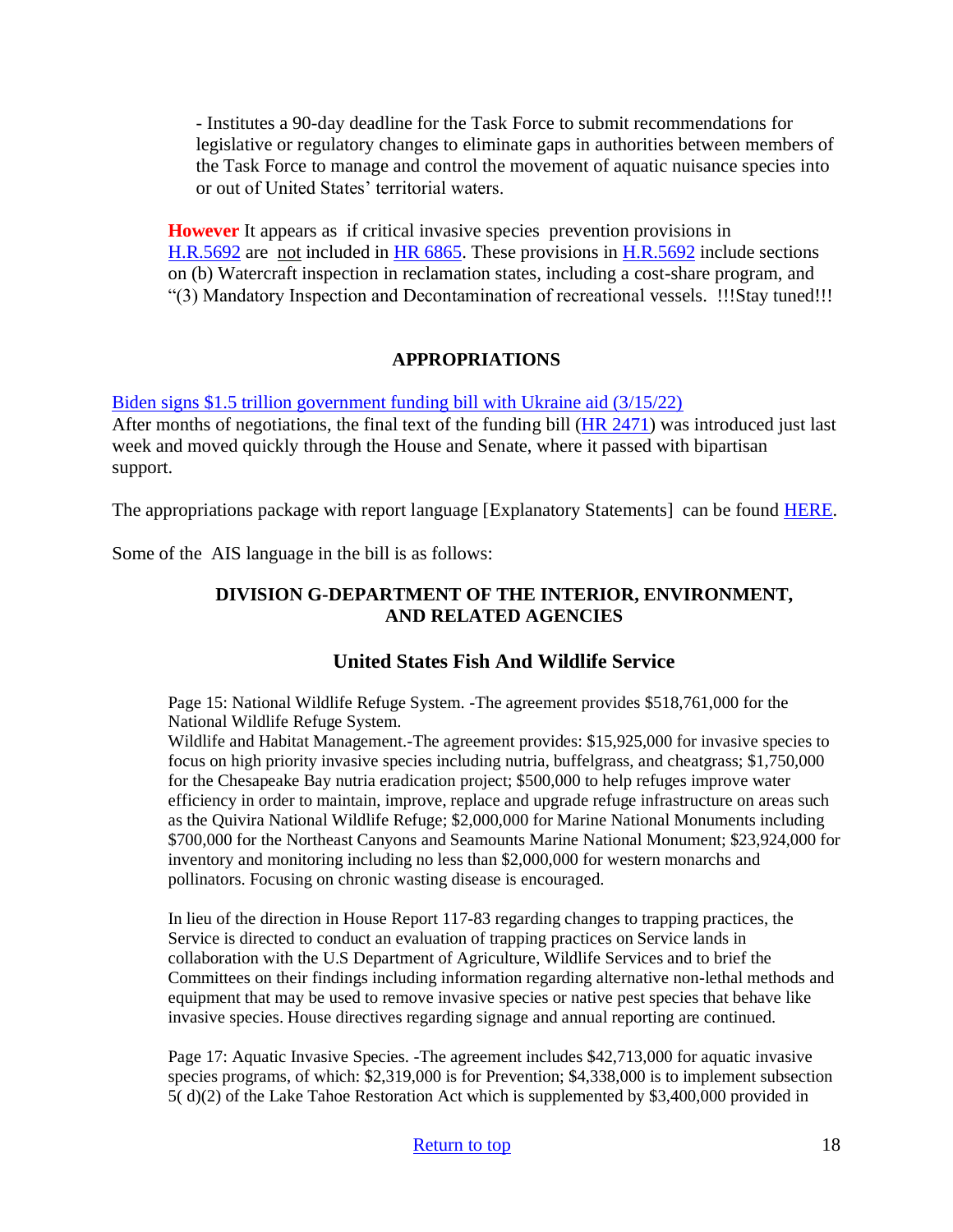Public Law 117-58 for fiscal year 2022; \$25,200,000 is for invasive carp as outlined in House Report 117-83 and Senate Report 116-123 including not less than \$3,200,000 for contract fishing; \$2,834,000 for NTSA State Plans and \$1,566,000 for NISA implementation which help control the spread of invasive carp; \$3,500,000 is to prevent the spread of quagga and zebra mussels; \$1,000,000 is for research on hydrilla, eel, and milfoil invasive grasses; and \$1,011,000 is for Great Lakes Sea Lamprey administration costs.

The Service is expected to continue to pursue methods for invasive species control that do not result in the addition of chemical agents to the ecosystem and harmful secondary by-products such as algal blooms, as directed in the explanatory statement accompanying Public Law 116- 260.

#### **National Park Service**

Page 20: Resource Stewardship. -The bill includes: \$4,900,000 for the Partnership Wild & Scenic Rivers program and other similarly managed rivers; \$2,000,000 for Active Forest Management; \$5,000,000 for Quagga and Zebra Mussel programs; \$800,000 for Cave and Karst Ecosystem Research; \$400,000 for Recreational Access - Support Alaska Subsistence; and \$16,856,000 for the National Trails System. The agreement provides \$8,825,000 for the National Networks. Within this amount, the African American Civil Rights Network is funded at the requested level of \$5,375,000 and the National Underground Railroad Network to Freedom is funded at \$2,500,000.

#### **United States Geological Survey**

Page 24:Biological Threats and Invasive Species Research Program. -The agreement provides \$40,431,000 including \$4,720,000 for chronic wasting disease. In carrying out chronic wasting disease research, the Survey should continue to collaborate with institutions of higher education as directed in House Report 117-83 and may consult, partner, or contract with the Animal and Plant Health Inspection Service, the National Academy of Sciences, State and Federal public and private entities, and any chronic wasting disease task forces and working groups. Collaboration should continue with partners to develop early detection tools and compounds to disrupt transmission of the disease. In particular, the agreement encourages research and investment into carcass disposal methods to mitigate the spread of chronic wasting disease, and the Survey is urged to consult with the Environmental Protection Agency, the Federal Emergency Management Agency, Tribes, and States to develop recommendations for carcass disposal methods that are compliant with relevant Federal clean air and water and solid waste regulations.

Page 25:The Survey is also encouraged to work in collaboration with the Fish and Wildlife Service to aid State and Tribal wildlife agencies in the application of existing human dimensions research to the management and prevention of chronic wasting disease. Funding is continued at the enacted level for white-nose syndrome (WNS) research and the direction found in Senate Report 116-123 is continued for WNS research. The agreement provides \$600,000 for coral disease and \$11,000,000 for invasive carp research, of which \$3,000,000 is for research on grass carp. The direction found in Senate Report 116-123 is continued for invasive carp, coral disease, and invasive species research, detection, and response efforts. Additional resources for invasives species were provided in Public Law l 7-58 to the Office of the Secretary.

## **Bureau ff Indian Affairs**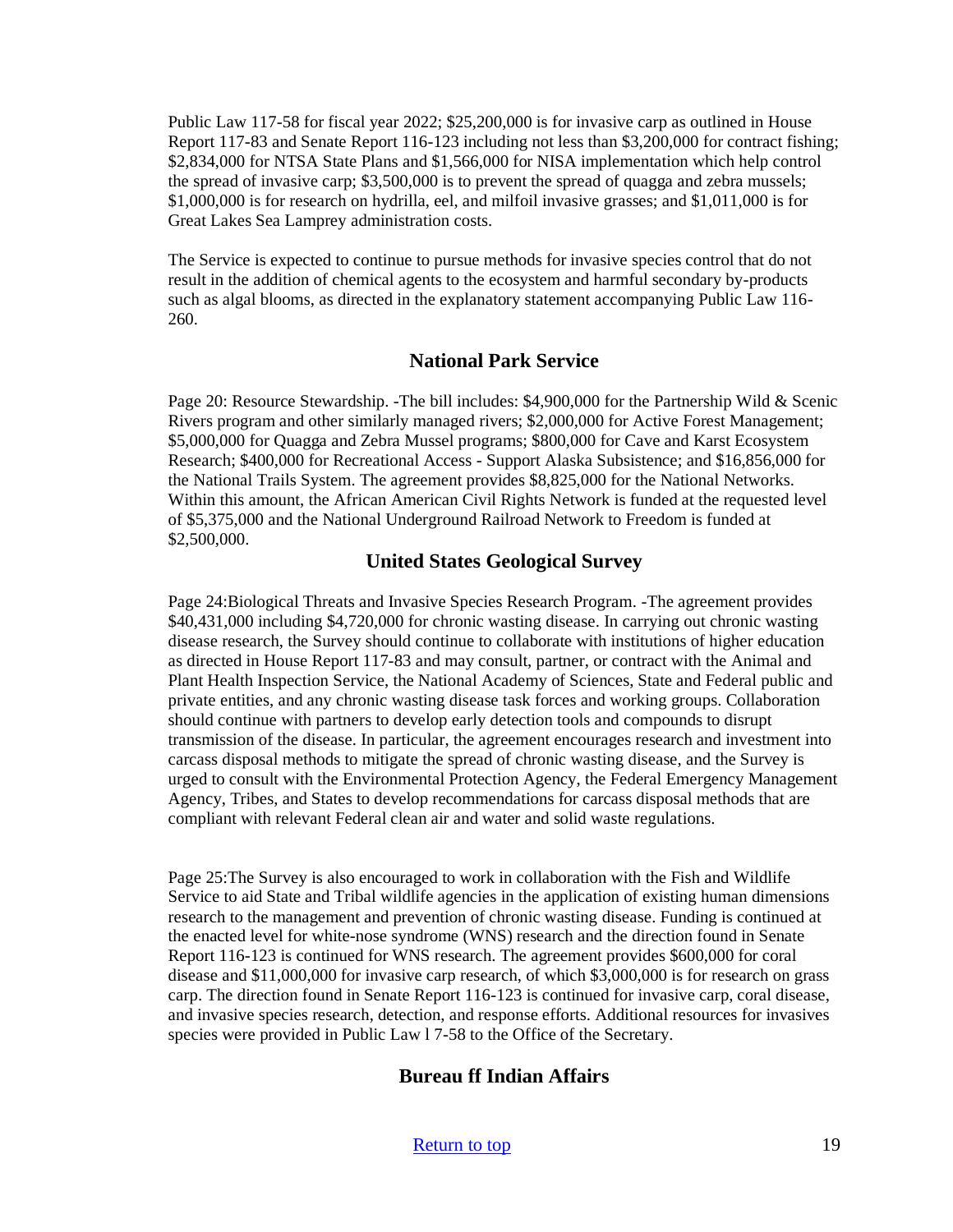Page 35: For Tribal Climate Resilience, the agreement includes \$31,971,000. This includes \$5,000,000 for Tribal climate adaptation grants and \$8,000,000 for Tribal relocation grants, for which all Tribes shall be eligible. For agriculture and range programs, the bill provides \$37,827,000. This amount includes an additional \$1,000,000 for the invasive species program.

#### **Environmental Protection Agency**

Page 54:Great Lakes and Lake Champlain Invasive Species Program. -The Committees appreciate receiving the Agency's recent plan on its previous and planned actions to implement the Great Lakes and Lake Champlain Invasive Species Program as authorized by the Vessel Incident Discharge Act (Public Law 115-282). In fiscal year 2022, the Committees expect the Agency to implement its plan expeditiously and direct the Agency to continue to use funds from the appropriate Geographic Programs to address invasive species in the Great Lakes and Lake Champlain.

#### **DIVISION D- ENERGY AND WATER DEVELOPMENT AND RELATED AGENCIES**

Page 4: Invasive Carp. -The Corps is undertaking multiple efforts to stop invasive carp from reaching the Great Lakes. Last year, the Corps sent Congress an approved Chiefs Report for a plan to build a comprehensive suite of measures to counter invasive carp at the Brandon Road Lock and Dam, critical to keeping invasive carp out of the Chicago Area Waterways System, which is the only continuous connection between the Great Lakes and Mississippi River basins. There is appreciation that the project received a positive recommendation in the Report of the Chief of Engineers and that funding is included in the fiscal year 2022 budget request to continue work on preconstruction engineering and design (PED). As the Corps prioritizes projects, it shall consider critical projects to prevent the spread of invasive species. The Corps is directed to provide to the Committees quarterly updates on the progress and status of efforts to prevent the further spread of invasive carp, including the Brandon Road Recommended Plan and the second array at the Chicago Sanitary and Ship Canal; the location and density of carp populations; the use of emergency procedures previously authorized by Congress; the development, consideration, and implementation of new technological and structural countermeasures; and progress on PED work. The Corps shall continue to collaborate at levels commensurate with previous years with the U.S. Coast Guard, the U.S. Fish and Wildlife Service, the State of Illinois, and members of the Invasive Carp Regional Coordinating Committee, including identifying navigation protocols that would be beneficial or effective in reducing the risk of vessels inadvertently carrying aquatic invasive species, including invasive carp, through the Brandon Road Lock and Dam in Joliet, Illinois. Any findings of such an evaluation shall be included in the quarterly briefings to the Committees. The Corps is further directed to implement navigation protocols shown to be effective at reducing the risk of entrainment without jeopardizing the safety of vessels and crews. The Corps and other federal and state agencies are conducting ongoing research on additional potential invasive carp solutions. The Corps is directed to provide to the Committees not later than 30 days after enactment of this Act a briefing on such navigation protocols and potential solutions.

Reporting Requirement. -The Corps is directed to provide to the Committees a quarterly report that shall include the total budget authority and unobligated balances by year for each program, project, or activity, including any prior year appropriations. The Assistant Secretary of the Army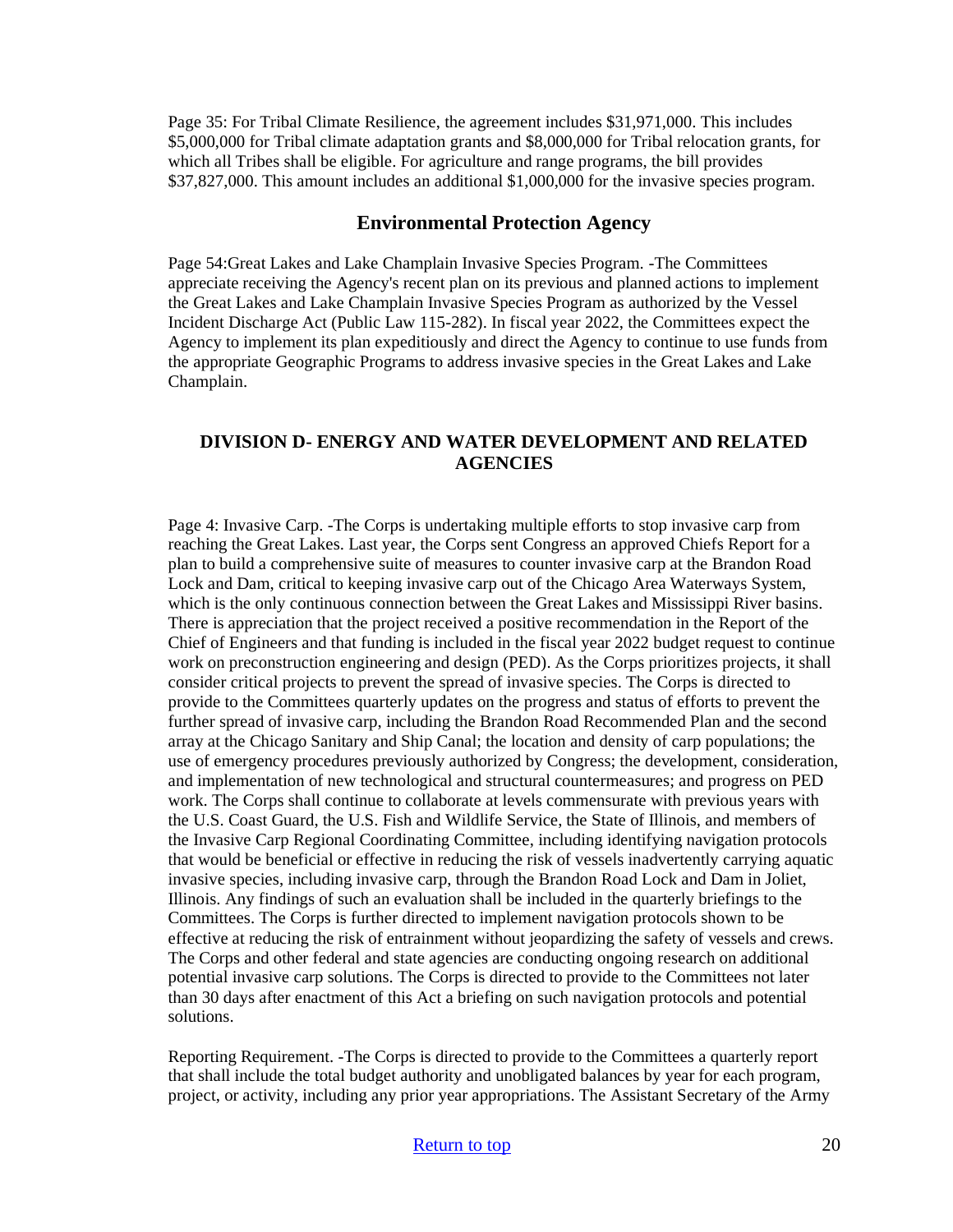for Civil Works is directed to provide to the Committees a quarterly report that includes the total budget authority and unobligated balances by year for each activity funded in the Office of the Assistant Secretary of the Army for Civil Works account, including any prior year appropriations.

Page 15: Aquatic Plant Contra! Program. Of the additional funding provided for the Aquatic Plant Control Program, **\$17,000,000** shall be for watercraft inspection stations and rapid response, as authorized in section I04 of the River and Harbor Act of 1958, equally distributed to carry out subsections  $(d)(1)(A)(i)$ ,  $(d)(1)(A)(ii)$ , and  $(d)(I)(A)(iii)$ , and \$3,000,000 shall be for related monitoring as authorized by section 1170 of the AWlA. The agreement provides \$1,000,000 for activities for monitoring, surveys, and control of flowering rush and hydrilla. Additionally, \$7,000,000 shall be for nationwide research and development to address invasive aquatic plants, within which the Corps is encouraged to support cost-shared aquatic plant management programs. Particularly, the Corps is encouraged to evaluate and address prevention of new infestations of hydrilla in the Connecticut River Basin. The agreement also provides \$150,000 to commence activities authorized under section 509 of WRDA 2020, and the Corps is directed to provide to the Committees prior to the obligation of any funds for this purpose a briefing on how it will implement this program. The agreement provides additional funding for activities authorized by section 505 of WRDA 2020, and the Corps is directed to provide to the Committees prior to the obligation of any funds for this purpose a briefing on how it will implement this program

Page 22: Additional funding recommended in this remaining item is to supplement and advance Corps activities to address HABs including: early detection , prevention, and management techniques and procedures to reduce the occurrence and impacts of ham1ful algal blooms in our nation ' s water resources ; work with university partners to develop prediction, avoidance, and remediation measures focused on environmental triggers in riverine ecosystems; and to advance state-of-the-art Unmanned Aerial Systems based detection, monitoring, and mapping of invasive aquatic plant species in conjunction with university partners. The agreement provides \$500,000 for the Corps, in partnership with other federal partners, to begin planning, design, initial engineering, and project management for construction of carp barriers in the Mississippi River Basin and the Tennessee-Tombigbee waterway

Page 42: The agreement provides \$5,000.000 to continue industry-led research. development. demonstration, and deployment efforts of innovative technologies for fish passage and invasive fish species removal at hydropower facilities, as well as analysis of hydro logic climate science and water basin data to understand the impact of climate change on hydropower.

Page 54: CORPS OF ENGINEERS - OPERATION AND MAINTENANCE: Of the additional funding provided in this account for other authorized project purposes, the Corps shall allocate not less than \$2,000,000 for efforts to combat invasive mussels at Corps-owned reservoirs.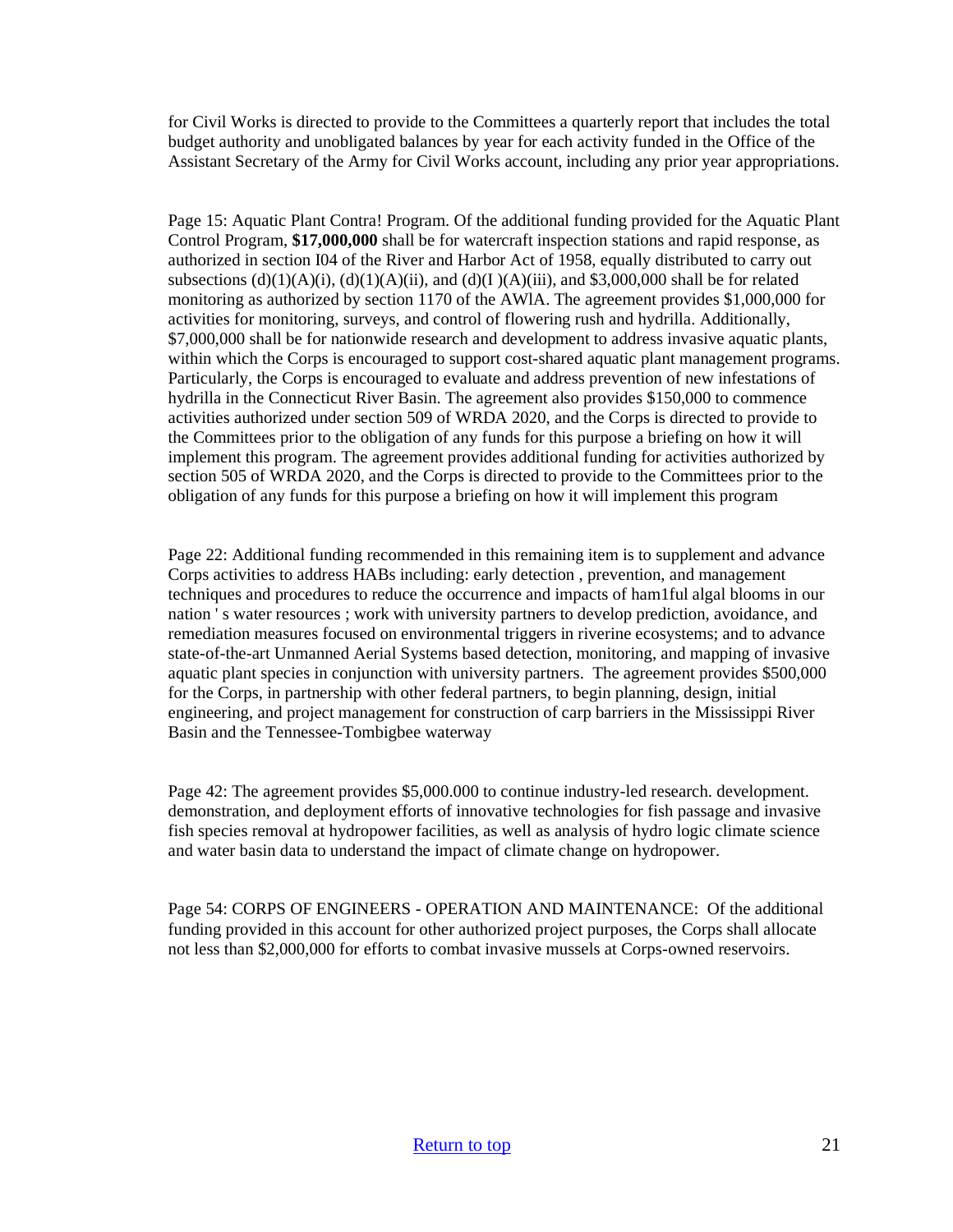## **DIVISION K- DEPARTMENT OF STATE, FOREIGN OPERATIONS, AND RELATED PROGRAMS**

#### **International Fisheries Commissions**

Page 20: The agreement includes \$47,060,000 for the Great Lakes Fishery Commission (GLFC) for operations and programs, including sea lamprey control, cross border fishery management and research, and grass carp control in the Great Lakes. Within the total, \$9,000,000 is included for the Lake Champlain and Lake Memphremagog basins, \$500,000 for the Lake Memphremagog fishery, and \$1,000,000 to address grass carp in the Great Lakes. The agreement also supports the efforts of the GLFC to combat other invasive carp species in the Great Lakes Basin.

#### **Earmarks**

Some of the AIS Earmarks include:

- Statewide: \$100,000 to the Alaska Division of Agriculture for statewide surveys of invasive species such as zebra mussels, elodea, and snail species that impact Alaska's lakes and other bodies of water.(Murkowski)
- Statewide (Fish and Wildlife Service): \$750,000 for an Invasive Species Early Detection Rapid Response Strike Team in southcentral Alaska. (Murkowski)

**An AIS federal legislative table is posted on the web on the** [www.westernais.org](http://www.westernais.org/) **website. Go to<https://www.westernais.org/federal-provincial-regulations> and see** *AIS Legislative Tracker*

# <span id="page-21-0"></span>**TRAININGS, WEBINARS, CONFERENCES AND MEETINGS**

#### **Archived Materials**

[Managing Great Lakes Invaders Video Series](https://www.youtube.com/playlist?list=PLrRNRwudM7U90Y614QPP0xFpxGISedvQT&utm_medium=email&utm_source=govdelivery)

The five-part short video series, Managing Great Lakes Invaders, was developed by Michigan Sea Grant and the Great Lakes Aquatic Nonindigenous Species Information System (GLANSIS). Each short video focuses on a different Great Lakes invasion story, including ballast water, sea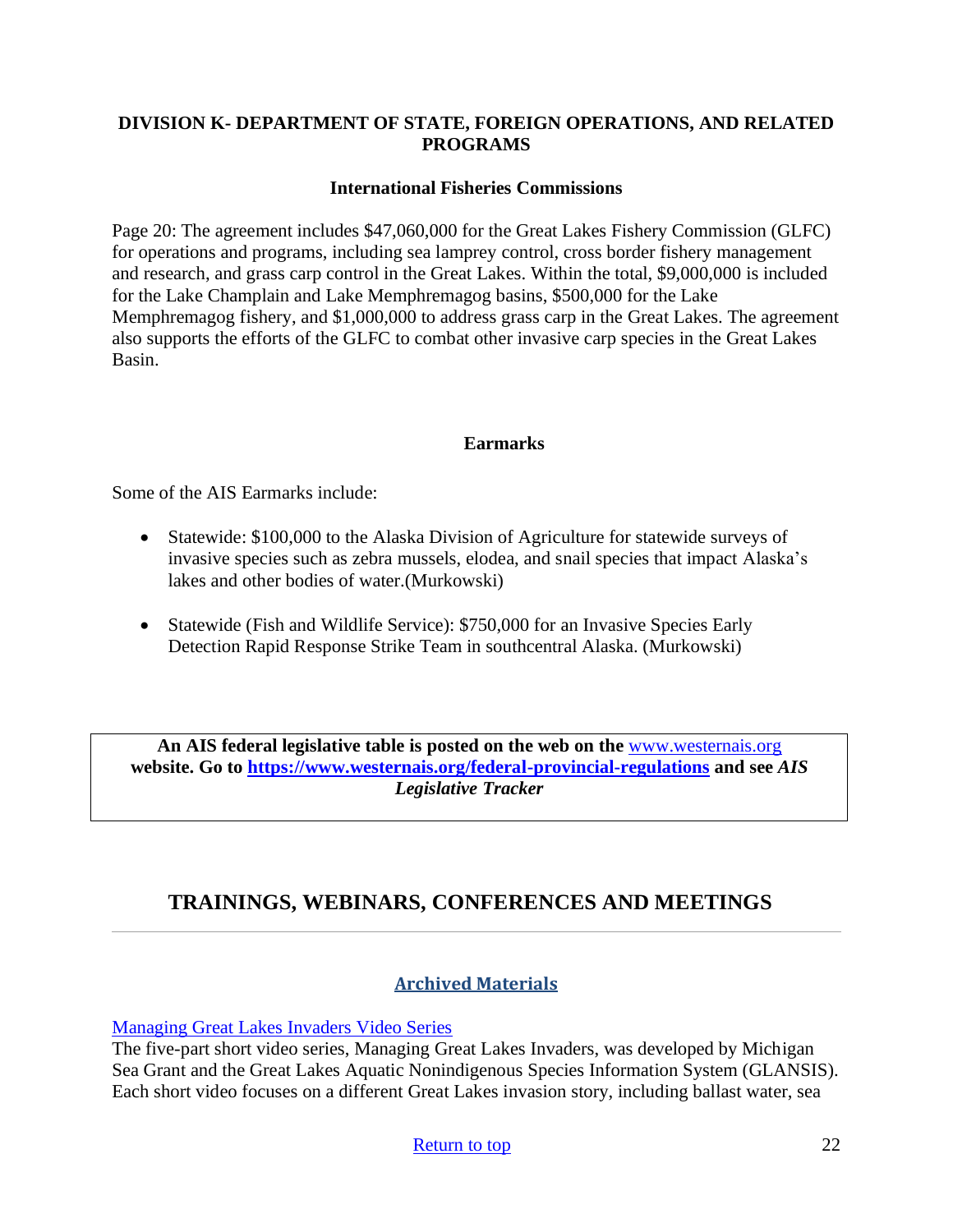lamprey, dreissenid mussels, and invasive carp, along with a capstone video that unites them. A playlist of the Managing Great Lakes Invaders video series is available online at Michigan Sea Grant's YouTube account. The goal of these videos is to highlight AIS success stories and the ongoing research and collaboration that is essential to the fight against aquatic invaders. This project demonstrates how cooperation between researchers, legislators, industry, and other stakeholders can make a powerful difference in protecting the Great Lakes.

**Events: Webinars, Trainings, Conferences and Meetings**

# **Watercraft Inspection Training**

Level 1 Virtual Training - March 22-23, 2022 (2 days) 8am-noon PST; [\[Register Here\]](https://us02web.zoom.us/meeting/register/tZcpcO-hpz8jGNJ6Weax-__pDobzlIzmahMU) Level 1 Virtual Training - April 19-20, 2022 (2 days) 1pm - 5pm EST; [\[Register Here\]](https://us02web.zoom.us/meeting/register/tZ0rcuivpzspG93_2FXTlyeKrkRBe0C-5VYu)

Level 2 Virtual Training - March 22-24, 2022 (3 days) 8am-noon PST; [\[Register Here\]](https://us02web.zoom.us/meeting/register/tZcpcO-hpz8jGNJ6Weax-__pDobzlIzmahMU) Level 2 Virtual Training - April 19-21, 2022 (3 days) 1 pm - 5 pm EST; [\[Register](https://us02web.zoom.us/meeting/register/tZ0rcuivpzspG93_2FXTlyeKrkRBe0C-5VYu) Here]

NEW Level 2 In-Person Training - May 3-4, 2022 (2 days) 8 am - 5 pm, Red Top Mountain State Park, GA More information [here.](https://www.westernais.org/_files/ugd/bb76e5_0fd9bd8db8324c0db9815f1d98399755.pdf) Space is limited! The registration deadline is March 31st. [\[Register](https://form.jotform.com/220475746059159) Here]-

Coming This Fall: Advanced Decontamination Training: October 18-19, 2022 Lake Powell Resort & Marina Page, AZ 86040 To Register: Go to <https://form.jotform.com/63037607848968> and complete the registration survey. This will be an in-person "Hands-On" training. To qualify you must have completed WIT II training by a PSMFC certified instructor.

For more information go to<https://www.westernais.org/> (under the "Training" tab) or contact Quagga D  $\omega$  (702)236-3814 or quaggadee  $\omega$  cox.net

*Because of continued concerns due to COVID-19 upcoming meetings and events listed below may be postponed, cancelled or converted to teleconferencing events. Please check directly with the organizers of these events for the most up-to-date information.*

[DOI Invasive Species Training Opportunities Spreadsheet](https://www.doi.gov/sites/doi.gov/files/doi-invasive-species-training-opportunities.pdf)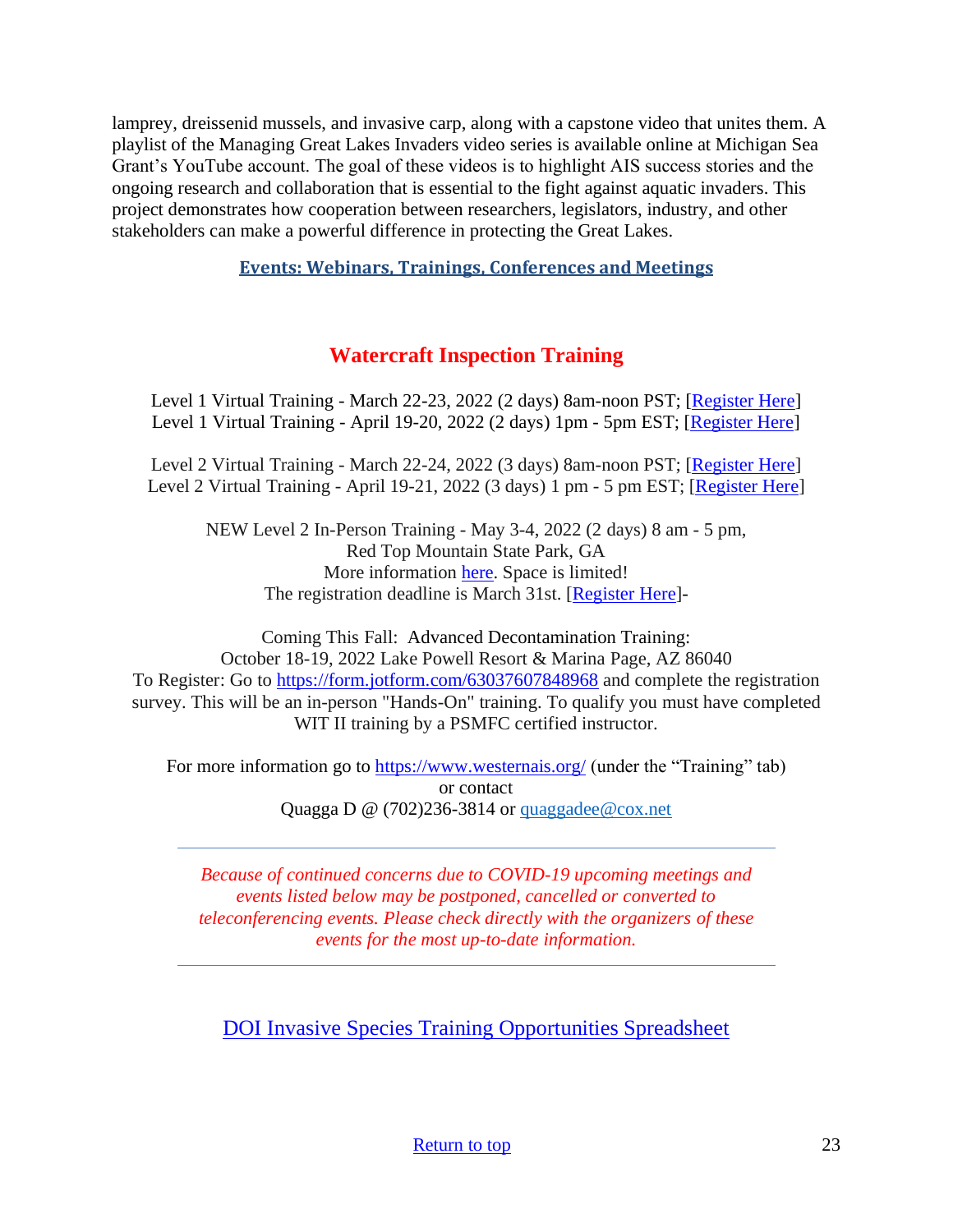#### March

#### [2022 Missouri River Natural Resource Conference](https://mrnrc2022.com/)

Theme – Missouri River: Ebbs & Flows Conference Dates: March 21-23, 2022 Conference Location: Lied Lodge Conference Center in Nebraska City, Nebraska

The next meeting of the **Pacific Ballast Water Group (PBWG)** will be March 29-30, 2022 (Tuesday/Wednesday). This will be a virtual event. More detailed information on the meeting will be sent out in the next month. Contact sphillips @psmfc.org for further information.

#### April

April 18-22 ICAIS Oostende Belgium: The [International Conference on Aquatic Invasive](http://www.icais.org/)  [Species \(ICAIS\)](http://www.icais.org/) is the most comprehensive international forum to address new and emerging issues related to aquatic invasive species in freshwater, marine and estuarine environments. ICAIS provides an international platform for the presentation of aquatic invasive species research that pertains to species biology, risk assessment, prevention, management and control methods, ecological and ecosystem impacts and restoration, outreach and policy. Online Registration is available now! Early Registration ends 14-Jan-2022

## May

Mark your calendars for the [Joint Aquatic Sciences Meeting](https://jasm2022.aquaticsocieties.org/) in Grand Rapids, Michigan, May 14-20, 2022. The meeting will be held at the DeVos Place convention center and it is organized by the Consortium of Aquatic Science Societies (CASS).

[11th International Conference on Marine Bioinvasions](https://marinebioinvasions.info/) May 15-19, 2022; Annapolis, Maryland

#### June

Save the Dates -- [Next Meeting of the Columbia River Basin Team](https://www.westernais.org/coordination) – June 22 & 23, 2022 Helena MT

**October** 

[Upper Midwest Invasive Species Conference 2022](http://www.umisc.net/?utm_medium=email&utm_source=govdelivery) October 25-27, 2022; Green Bay, Wisconsin.

## November

The [2022 North American Invasive Species Management Association \(NAISMA\) Annual](https://naisma.org/conferences/abstract-submission/)  [Conference,](https://naisma.org/conferences/abstract-submission/) Managing For Resilience co-hosted with the Florida Invasive Species Council (FISC) November 7-10, 2022, Sanibel Harbor Marriott, across from Sanibel Island Ft. Myers, Florida